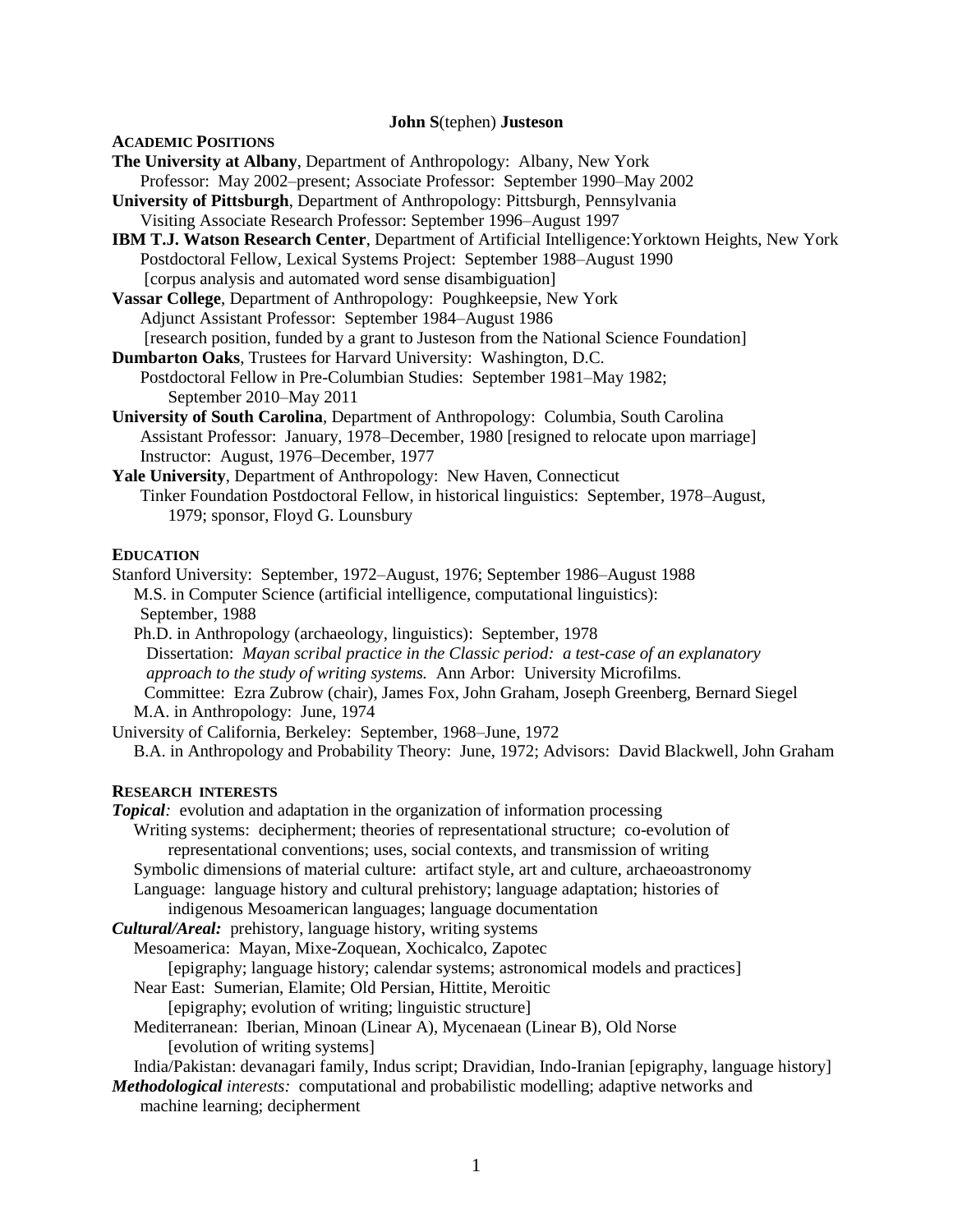# **TEACHING**

| current (SUNY at Albany, 1990–present; courses without numbers taught as "Topics" courses)     |                                          |     |
|------------------------------------------------------------------------------------------------|------------------------------------------|-----|
| Sumerian I                                                                                     |                                          | 20x |
| Sp07, Sp08, Fa08, Sp09, Fa09, Sp10, Fa11, Sp12, Sp13, Fa13, Sp14, Sp15, Fa15, Sp16, Fa16,      |                                          |     |
| Sp17, Sp19, Sp20, Fa20, Sp21                                                                   |                                          |     |
| Sumerian II                                                                                    |                                          | 15x |
| Sp08, Fa08, Sp09, Fa09, Sp10, Fa11, Sp12, Fa12, Fa13, Sp14, Fa14, Sp16, Fa17, Fa19, Sp21       |                                          |     |
| ANT 197/124Z/124H Lost Languages and Ancient Scripts [problem-solving seminar]                 |                                          | 17x |
| Fa95, Fa97, Fa98, Fa99, Fa00, Fa01, Fa02, Fa04, Fa06, Sp08, Fa08, Fa09, Fa12, Fa13, Fa15,      |                                          |     |
| Fa16, Fa19                                                                                     |                                          |     |
| ANT 434/534, 634 Mesoamerican Writing Systems                                                  |                                          | 16x |
| Fa93, Sp95, Sp96, Fa97, Fa99, Fa01, Sp02, Fa04, Sp07, Sp08, Sp09, Sp12, Fa13, Sp16, Fa17, Sp20 |                                          |     |
| ANT 506 Proseminar in Linguistic Anthropology                                                  |                                          | 14x |
| Fa90, Sp92, Sp93, Sp98, Sp99, Sp02, Sp03, Sp06, Sp07, Sp08, Sp12, Sp14, Sp17, Sp20             |                                          |     |
| LIN 423/523 Linguistic Structures                                                              | Fa90, Fa91, Sp99, Sp10, Sp13, Sp14, Sp15 | 7x  |
| Mesoamerican Languages (as ANT 528)                                                            | Fa90, Fa91                               |     |
| <b>Structures of Oto-Manguean Languages</b>                                                    | Sp99, Sp10                               |     |
| Structures of Mayan and Mixe-Zoquean Languages                                                 | Sp13                                     |     |
| <b>Structures of Mayan Languages</b>                                                           | Sp14                                     |     |
| Structures of Mayan and Oto-Manguean Languages                                                 | Sp15                                     |     |
| ANT/LIN 220 Introduction to Linguistics                                                        | Fa11, Fa12, Fa14, Fa15, Fa16, Fa18, Sp19 | 7x  |
| <b>ANT 325 Sociolinguistics</b>                                                                | Sp00, Sp05, Sp09, Fa11, Sp16, Fa19       | 6x  |
| ANT 425/525 Comparative and Historical Linguistics                                             | Sp91, Fa94, Sp98, Fa14, Fa18             | 5x  |
| ANT 600 Quantitative Methods in Anthropology                                                   | Sp91, Fa91, Fa92, Fa95, Fa02             | 5x  |
| Language and Prehistory                                                                        | Fa92, Sp94, Sp96, Sp00, Fa07             | 5x  |
| ANT 221/106 Introduction to Linguistic Anthropology                                            | Sp94 (2 sections), Sp95, Sp96            | 4x  |
| (as ANT 221H:                                                                                  | Sp94)                                    |     |
| ANT 571 Mesoamerican Language Instruction                                                      | Fa94, Fa95, (Sp98), Sp99                 | 4x  |
| <b>Computational Linguistics</b>                                                               | Sp91, Fa01, Sp10                         | 3x  |
| ANT 582 Practicum in College Teaching                                                          | Sp99, Sp09, Fa10                         | 3x  |
| ANT 424 Language and Culture                                                                   | Sp06, Fa07, Sp15                         | 3x  |
| LIN 301 Introduction to Cognitive Science                                                      | Sp01, Sp05                               | 2x  |
| ANT 160 Symbol and Human Nature                                                                | Sp93, Fa93                               | 2x  |
| LIN 429/529 Linguistic Field Methods                                                           | Fa17                                     | 1x  |
| ANT 497 Senior Seminar in Anthropology                                                         | Sp17                                     | 1x  |
| ANT 624 Mesoamerican Language and Culture                                                      | Fa04                                     | 1x  |
| Undeciphered Scripts                                                                           | Fa98                                     | 1x  |
| Cypriot epigraphy                                                                              | Fa02                                     | 1x  |
| Linguistic Reconstruction                                                                      | Fa00                                     | 1x  |
| Structure of Indo-European                                                                     | Sp20                                     | 1x  |
| Philosophy of Language & Cognition                                                             | Sp20                                     | 1x  |
| Introduction to Middle Egyptian                                                                | Fa20                                     | 1x  |
| Introduction to Elamite                                                                        | Fa20                                     | 1x  |
| Sanskrit I                                                                                     | Sp20                                     | 1x  |
|                                                                                                | 1001                                     |     |

*previous* (University of South Carolina, September 1976–January 1981)

Mesoamerican prehistory; archaeological field school; archaeological method and theory;

introduction to archaeology and physical anthropology; mathematical modelling in

archaeology; rise and fall of civilizations; language and prehistory

*adjunct teaching*

Rutgers, Fall 1983: Quantitative Methods in Archaeology (mostly statistics) SUNY New Paltz, Fall 1982, Spring 1983: College Algebra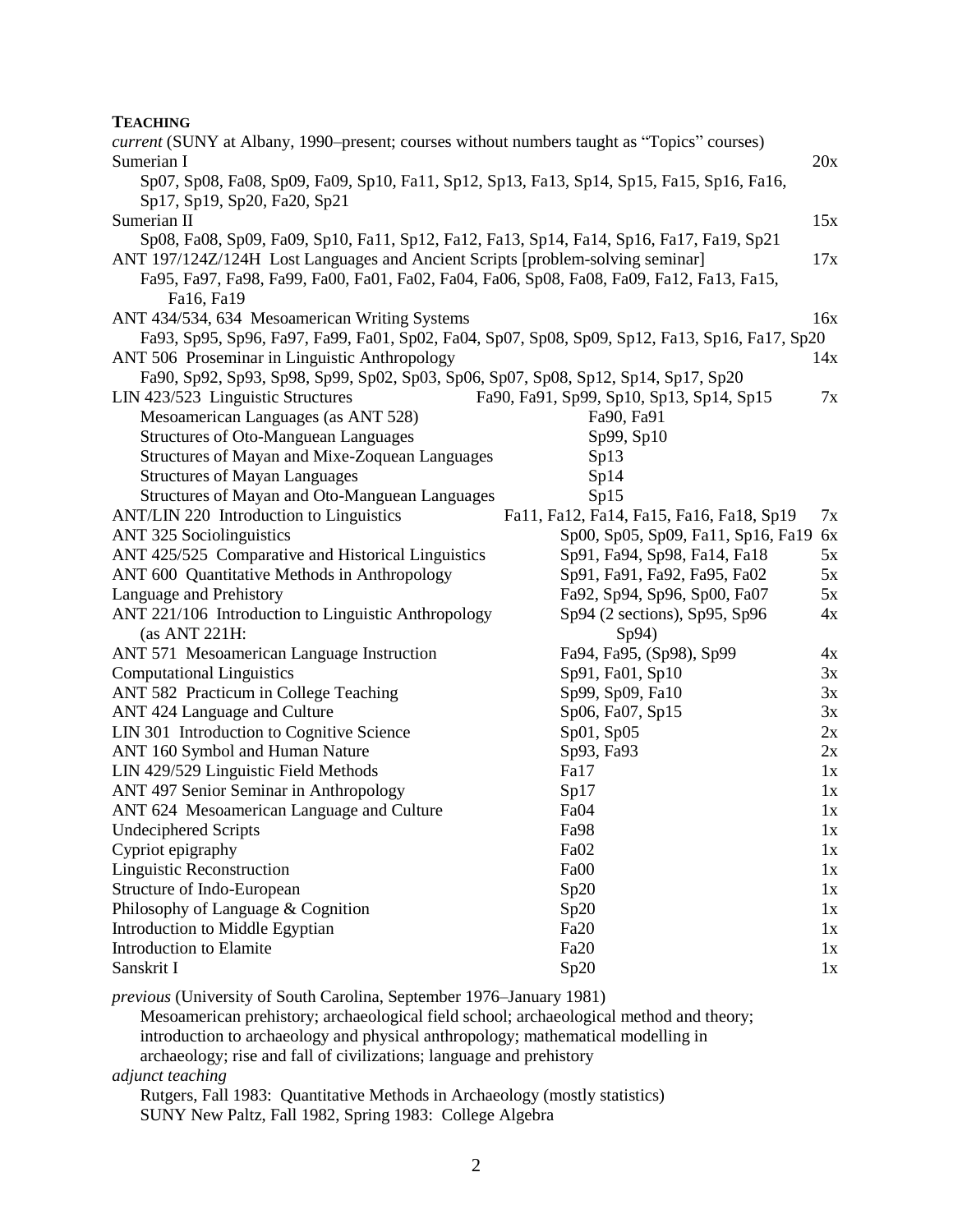# **FIELD WORK**

*Linguistic:*

- 1994–2010 Co-director, Project for the Documentation of the Languages of Meso-America, for field work on 32 indigenous Mexican languages (4 Mixean, 6 Zoquean; 4 Nahua; 2 Matlatzincan; 9 Zapotec, 2 Chatino; 2 Mayan; 1 Totonac, 1 Tepehua, 1 Chochoan). Main field headquarters: Catemaco, Veracruz, Mexico. Set-up of project in field and orientation/training of linguists. Computer programming and advanced ascii editing to restructure databases, locate missing / inconsistent data, produce dictionaries from databases (according to different criteria, for dissemination to speakers for feedback, for online access, and for hardcopy publication. Compilation of cognate sets from databases.
- 1995: Text collection and transcription, ethonobotany, and kinship vocabulary of Santa María Chimalapa Zoque; kinship terms and cognates to epi-Olmec vocabulary in Zoque of Copainalá, Chiapas.
- 1993, 1994, 1996, 1997, 2003, 2005, 2006 Documentation of epi-Olmec and Zapotec hieroglyphic inscriptions
- 1993 Sierra Popoluca (Soteapan Gulf Zoquean) language of Soteapan, Veracruz. Ethnobiology, kinship terminology, ethnomedicine, ethnoastronomy, epi-Olmec. Field headquarters: Fortín, Veracruz, Mexico. 2 months.
- 1979 Yokot'an (Chontal Mayan) of Benito Juárez (San Carlos), Tabasco, Mexico. Vocabulary elicitation for proto-Cholan reconstruction. Month of January.
- 1973–4 Proyecto Arqueologico Yaxhá: Yaxhá, El Petén, Guatemala. Documenting hieroglyphic inscriptions on monuments. Nicholas M. Hellmuth, director. June 1973–July 1973; July 1974–August 1974.

#### *Archaeological:*

- 2011 Archival work and interviewing to reconstruct place of discovery of the Tuxtla Statuette near Tres Zapotes, Veracruz. With Ponciano Ortiz, Christopher Pool, and María del Carmen Rodríguez.
- 1980 Wateree Valley Archaeological Project: Camden, South Carolina. Co-director, with Stanton W. Green. June 1980–July 1980.
- 1973 Stanford Prehistoric Regionalization Project: Guanajuato, Guanajuato, Mexico. Survey and mapping. July 1973–August 1973.
- 1973 Cozumel Archaeological Project: San Miguel, Cozumel, Mexico. Excavation. William L. Rathje<sup>†</sup> and Jeremy A. Sabloff, directors. April 1973–June 1973.
- 1971 Southwest Archaeological Expedition: Vernon, Arizona. Excavation. Paul S. Martin† , director. June 1971–August 1971.

## **POSTDOCTORAL FELLOWSHIPS AND EXTERNAL GRANTS**

- *Dumbarton Oaks, Postdoctoral Fellow in Pre-Columbian Studies,* Washington, D.C. 2010–2011: epi-Olmec decipherment
	- 1981–1982: comparative problems in writing systems, with special reference to Mesoamerican hieroglyphic writing.
- *John Simon Guggenheim Foundation Fellowship***,** 2003–2004. Linguistics (epi-Olmec decipherment)
- *National Science Foundation*, 1996–1997: Sabbatical stipend support (part of NSF research grant, 1995–1998); see *External Research Funding,* below)
- *IBM T.J. Watson Research Center, Department of Artificial Intelligence*. Joint study contract, IBM Research and University at Albany: Computational research on word sense disambiguation and corpus analysis, with Slava Katz. Principal investigator. 1990–1994. \$13,000.
- *IBM T.J. Watson Research Center, Department of Artificial Intelligence*. Lexical Systems Group. Postdoctoral Fellow, 1988–1990. \$110,000.
- *Tinker Foundation Postdoctoral Fellowship*. Reconstructing proto-Ch'olan vocabulary, to assist in identifying the language of Classic Mayan hieroglyphic texts; Floyd G. Lounsbury† , supervisor. 1978–1979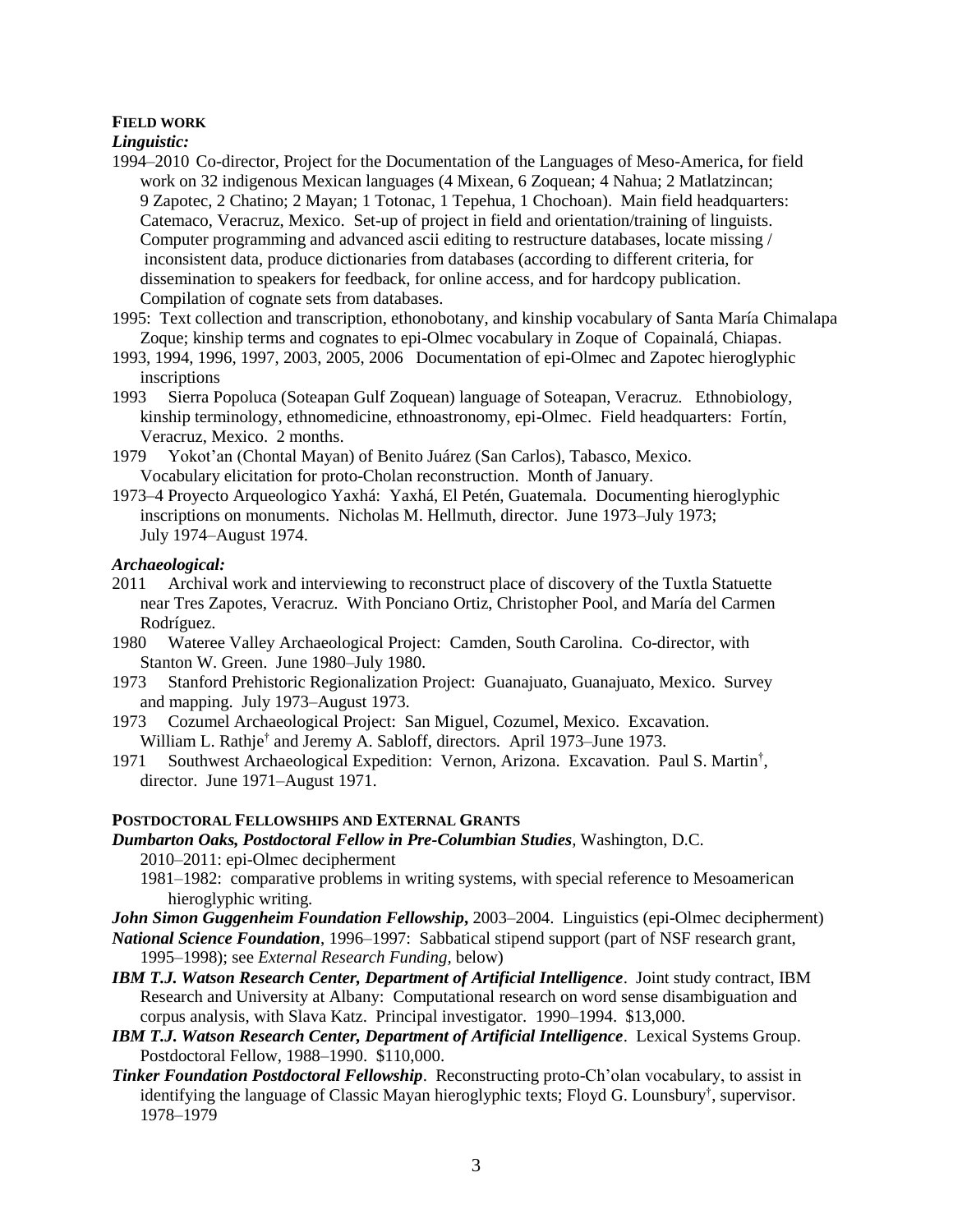# **EXTERNAL RESEARCH FUNDING** (Total:  $\approx$  **\$2,500,000**)

*National Science Foundation, Department of Linguistics*.

- *Mixe-Zoquean and Zapotecan documentation and comparative linguistics*. Grant for lexical documentation of all Mixe-Zoquean languages and 11 Zapotecan languages, and epi-Olmec and Zapotec hieroglyphic documentation and decipherment. Co-principal investigator with Terrence Kaufman. 1995–98. \$380,000. 1998–2001, \$464,098. REU supplements, 1997, \$5,000; 1998, \$5,106; 1999, \$5,670. Supplement 2000, \$7056. Total: **\$901,580**.
- *The early evolution of Mayan hieroglyphic writing.* Analyzing the introduction of grammatical and phonetic representation in Mayan writing; with Peter Mathews. Principal investigator. 1985–86. **\$34,650**.
- *Instituto Nacional de Lenguas Indígenas* (Federal agency of the republic of Mexico) 2007–2010. *Language documentation in Meso-America*. Grant for (a) completion of lexical documentation of 23 languages, and continuation of the documentation of 2 languages, by the Project for the Documentation of the Languages of Meso-America, summers 2007–2010; (b) completion of dictionaries for 23 languages documented by the PDLMA; (c) dialect survey of 100 forms of Zapotecan (Zapotec and Chatino) speech. Terrence Kaufman, John Justeson, and Roberto Zavala Maldonado, co-directors of PDLMA. 10,000,000 Mexican pesos (≈ **\$800,000–\$950,000**).
- *Foundation for the Advancement of Mesoamerican Studies, Inc*. 2006. Completing the lexical documentation of Lakantun Mayan. Support for linguistic field work by Henrik Bergqvist for the Project for the Documentation of the Languages of Meso-America, summer 2007. \$10,000. Declined after Bergqvist was unable to come to the field.
- *Foundation for the Advancement of Mesoamerican Studies, Inc*. *A Preliminary Mayan Etymological Dictionary*. Databasing comparative vocabulary collections made by or for Terrence Kaufman in 1970–1971, and compiling Mayan etymologies from them. 2002–2003: **\$12,000**.
- *Heinz Grant Program Latin American Archaeology*, 2006. Completing the photographic documentation of epi-Olmec hieroglyphic inscriptions**. \$1,537**.
- *Salus Mundi Foundation*. *Language documentation in Meso-America*. Grant for lexical documentation of 10 (all) Mixe-Zoquean languages and 11 Zapotecan languages; 3 Totonacan languages; 2 Matlatzincan languages; 1 Chochoan language; 4 forms of Nahua; grammars of 21 of these languages; a preliminary Mayan etymological dictionary; recording epi-Olmec and Zapotec hieroglyphic texts, and decipherment work on them. Co-principal investigator with Terrence Kaufman. Award for 2001–2002: \$250,000; award for 2002–2004: \$250,000. Award for 2005: \$100,000. Total: **\$600,000**.
- *National Geographic Society*. *Grant for research on epi-Olmec decipherment and for linguistic field work on Mixe-Zoquean languages*. Co-principal investigator, with Terrence Kaufman. 1993. \$14,696. *Mesoamerican language documentation and culture history.* Grant for lexical documentation of Matlatzincan, Zapotecan, Nahuan, and Totonacan languages, toward linguistic reconstruction of aspects of Mesoamerican culture history. Co-principal investigator with Terrence Kaufman. 1997 season, \$24,000; 1998 season, \$20,000; 1999 season, \$25,000. Grant for lexical documentation of Mixe-Zoquean languages (NSF project supplement), 1995 season, \$21,990. Total: **\$105,686**.

# **INTERNAL UNIVERSITY GRANTS TO FACULTY** (total: **\$17,565**)

### *Faculty Research Awards Program*.

- Grant for preparation of graphical database for Indus Valley decipherment work; primarily supports drawing of selected Indus texts by graduate research assistant. Principal investigator. 2000–01. **\$4,000**.
- Grant for lexical documentation of Sierra Popoluca and other Mixe-Zoquean languages. Principal investigator. 1993–94. **\$9,965**.
- **Research Foundation of the University at Albany, and the College of Arts and Science**s: Grant for epigraphic documentation of the inscription on La Mojarra Stela 1. Night examination and drawing of the text, assisted by David Mora-Marín. June 1997, 9 days. **\$1,600**.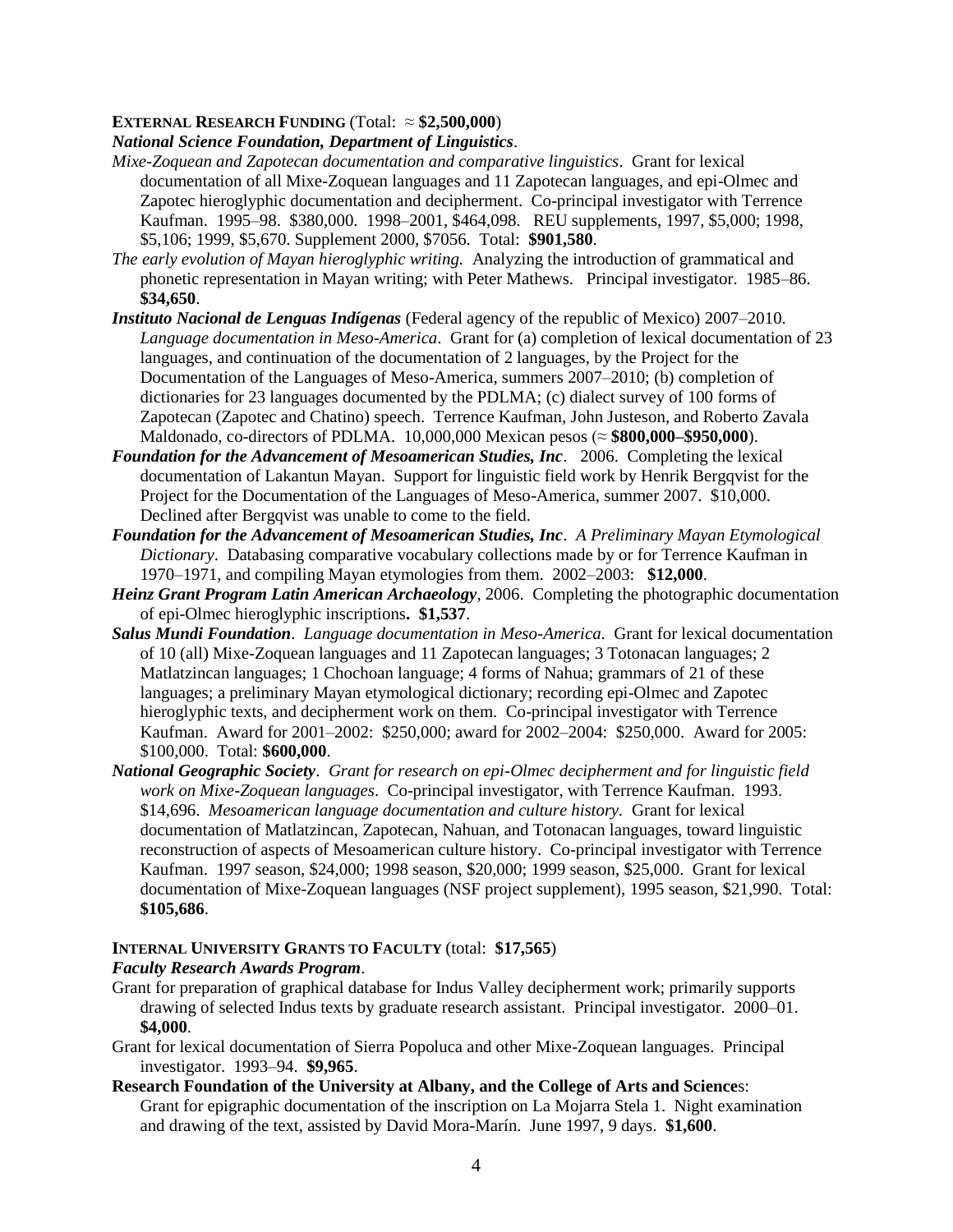- *Faculty Professional Development Program*, 2007–2008, 2009–2010: Partial reimbursement of expenses for study of Sumerian language at Cornell University, preparatory to teaching of Sumerian (UAlbany enrollments, 2007–present: 75 undergraduates, 36 graduate students). **\$2,000**.
- *University of South Carolina*. Grant for summer research, archival work on Micmac language and hieroglyphic writing, Bibliotheque Nationale, Paris, 1980. **\$1,000**.

#### **PRE-DOCTORAL GRANTS AND FELLOWSHIPS**

Dean's grant for special research project, Stanford University (with James A. Fox). \$700. National Science Foundation Graduate Fellowship, Anthropology. 1973–76. \$10,800. Sigma Xi, the Scientific Research Society of North America, 1974 Latin American Studies Association grant for summer research, 1973. \$900.

## **HONORS**

University at Albany Excellence in Research Award. May, 2002. Honorable Mention, National Science Foundation Graduate Fellowship competition in Mathematics, 1972. Honors in Anthropology, University of California, Berkeley, 1972 Honor Student, all quarters, University of California, Berkeley; 1968–72 Honors Calculus sequence, University of California, Berkeley, 1968–70 National Merit Scholarship, 1968–72. \$1,000. Phi Beta Kappa, University of California, Berkeley chapter, 1972

Sigma Xi, Stanford University, ca. 1975

## **Memberships in Professional and Honorary Societies** (during 1990–2018; not all concurrent)

American Anthropological Association; American Oriental Society; Archaeological Institute of America; Association for Computational Linguistics; International Society for Astronomy and Archaeoastronomy in Culture; Linguistic Society of America; Phi Beta Kappa; Sigma Xi, the Scientific Research Society of North America; Society for American Archaeology; Society for Linguistic Anthropology; Society for the Study of the Indigenous Languages of the Americas

# **SERVICE**

### **Editorial service to journals**

*Mesoamérica* – editorial board: Fall 2020–present

*Proceedings of the National Academy of Sciences* – external editor in charge of (one) manuscript review (linguistics), Fall 2020

#### **External faculty promotion reviews**

Tenure and promotion: Fall 2015

Promotion to full professor: Spring, 1987; Fall 2015

# **Professional organizations**

American Institute of Archaeology: President of Albany chapter, Fall 2014 – Summer 2021 **University at Albany**

Committee on Academic Standing, 1990–1992

University Grievance Committee 1994–1995 (or so)

College of Arts and Sciences Tenure and Promotion Committee, 2011–2013

College of Arts and Sciences Academic Council; Faculty Planning Committee, Spring 2016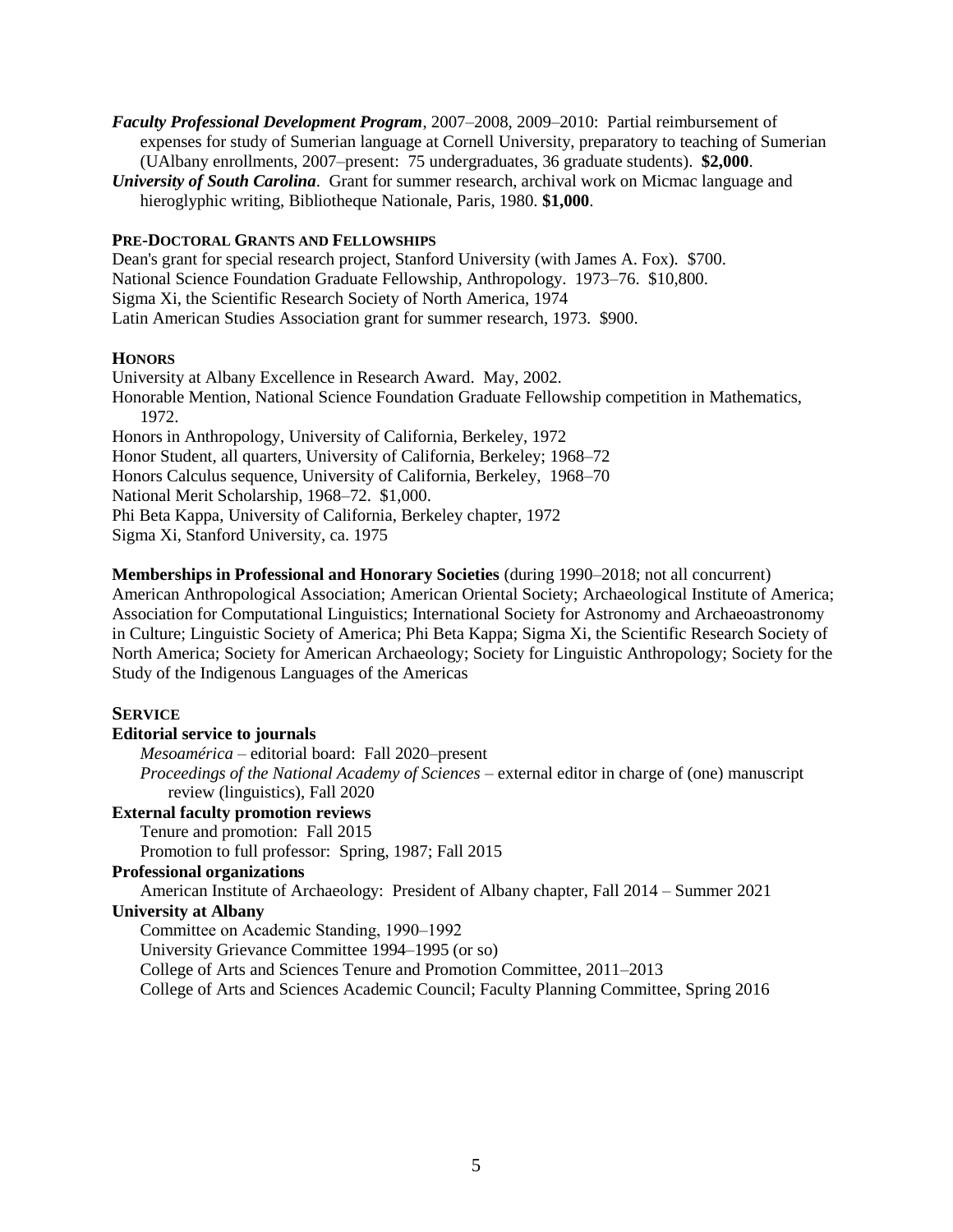#### **Department of Anthropology**

Interim chair, Department of Anthropology, Fall 2006 Associate Chair, Fall 2018–Spring 2021 Graduate Affairs Committee: chair, 2000–2003; member, 1997–2000, 2012–2017 Self-study committee, co-chair: 2011–2012 Tenure/promotion case responsibilities: Research, 2007–2008, 2014–2015 (Walter Little); 2019–2020 (Robert Rosenswig) Teaching, 2014–2015 (Adam Gordon); student evaluations only (SIRFs & grade distributions), 1997, 2004, 2006–2008, 2010, 2011, 2013, 2018–2019, 2020 Service, 2004–2005, 2007–2008 Faculty search committees: Syntax of indigenous Mesoamerican or North American languages, 2014–2015 Mayan archaeology, 1995–1996; North American archaeology, 2000–2001 Human Biology lectureship, 2012-2013 Awards committee: occasional Northeast Mesoamerican Epigraphy Group (founder and organizer). prominent scholars made presentations of ongoing research, usually 2–3 hours each. met monthly during academic year, 1994–2003; irregularly, 2003–2010, 2014 *inaugural session*: Peter Mathews; *annually & nearly annually*: John Justeson, David Stuart; *biennially* (*roughly*): Anthony Aveni, Javier Urcid; *frequently*: Simon Martin, Gary Urton; *once or twice*: Louise Burkhart, Edward Calnek (w Aveni), Samuel Edgerton, John Henderson, Lorren Hotaling (w Aveni), Stephen Houston (w Mary Miller), Terrence Kaufman, Patricia McAnany, Geoffrey & Sharisse McCafferty, Mary Miller, Peter Selverstone & Chierra Wiley, Alexander Tokovinine

## **Institute for Mesoamerican Studies (IMS)**

Director, Fall 2008–Fall 2009; board member, 1990–present

# **United University Professions**

Part-line Concerns Committee: 2009–2010; 2012–2013

#### **Dissertation Committees**

Chair or Co-Chair: David Mora-Marín (2001), Jennifer Loughmiller-Cardinal (2012), Rebecca Dinkel (in progress)

Committee Member: Nancy Forand (2001), Jinsook Choi (2003), Edgar Martín del Campo (2006), Yu-Tsing Cheng (2008), Lachlan Duncan (2010), Kosuke Matsukawa (2012), Elizabeth Paris (2012), Marx Navarro Castillo (2014), Jason Paling (2016), Crystal Sheedy (2019)

External Reader/Evaluator (La Trobe University): Peter Biro (2008), Sylvia Whitmore (2013)

#### **Peer reviewing**

- *Grants:* American Council of Learned Societies; Foundation for the Advancement of Mesoamerican Studies, Inc.; John Simon Guggenheim Foundation; National Endowment for the Humanities; National Science Foundation, SUNY Benevolent Society, SUNY Institute for Mesoamerican Studies DeCormier Fellowships
- *Journals:* American Anthropologist, American Antiquity, Ancient Mesoamerica, Current Anthropology, Journal for the History of Astronomy, Journal of Anthropological Research, Journal of Latin American Anthropology, Journal of Mayan Linguistics, Language, Latin American Antiquity, PLOS-ONE Science, Transactions of the Philological Society
- *University Presses:* Middle American Research Institute, Research Reports on Ancient Maya Writing, University of California Press, University of Oklahoma Press, University of Pennsylvania Press, University of Texas Press, Yale University Publications in Anthropology
- *Other:* Archaeoastronomy, Contributions to Mayan Hieroglyphic Decipherment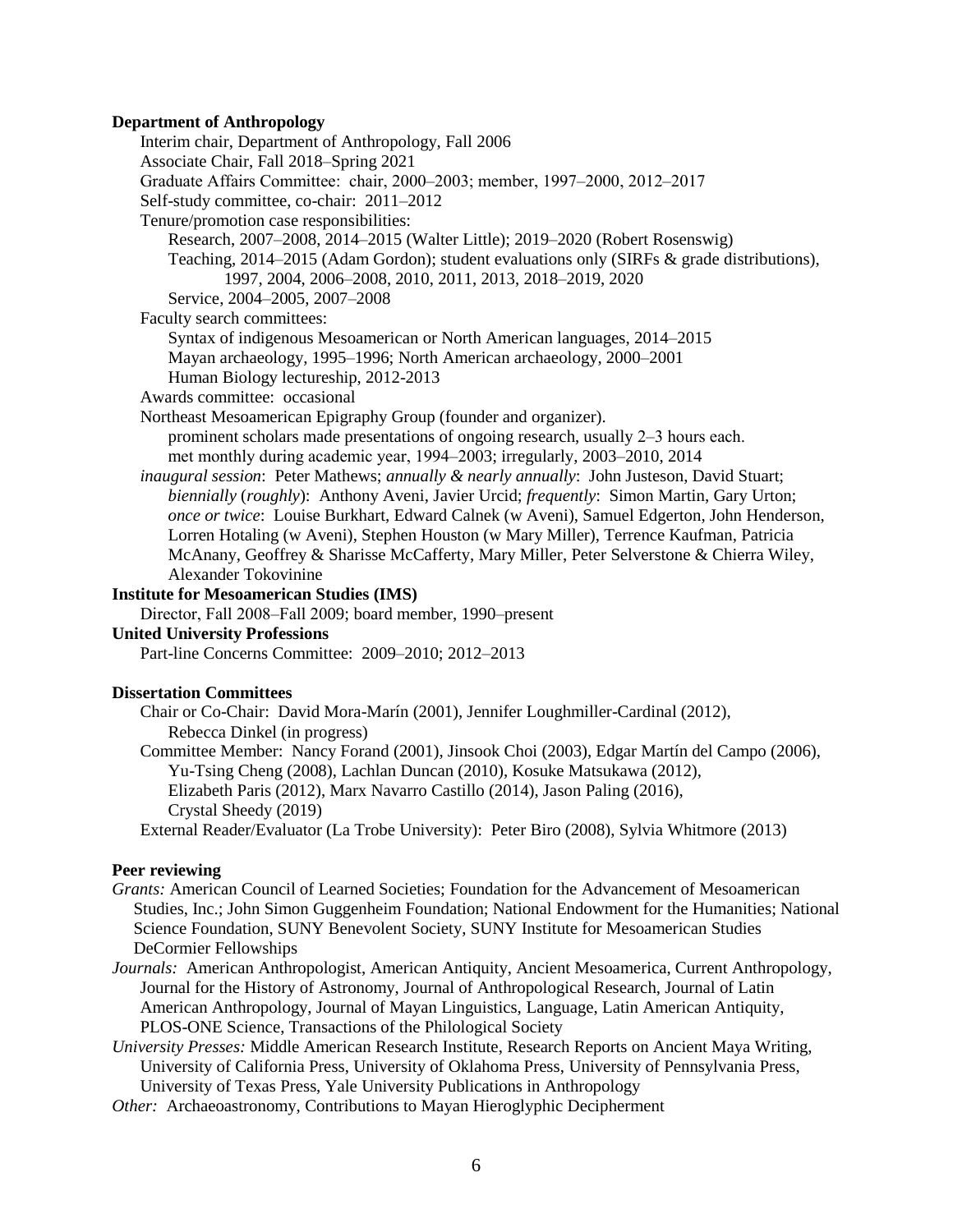**"Mentoring":** Woodrow Wilson Career Enhancement Fellowship Program (for minority junior faculty); served (nominally) as mentor for Javier Urcid Serrano

#### **Presentations to elementary schools**

Hagan Elementary School, Poughkeepsie NY(1993); Las Palmas Elementary School, San Clemente, Calif. (2004); Garrison Elementary School, Garrison NY (2010)

# **Data analysis, database editing, manuscript commenting, and/or graphics for senior scholars**

*Una Canger*:

Dictionary of Tacuapan Nawa (2014)

# *Terrence Kaufman*:

Tartessian monograph; Oto-Mangean Etymological Dictionary & associated articles; Poqomchi' lexical database; numerous article manuscripts (Teotihuacaners, ...) Xinka database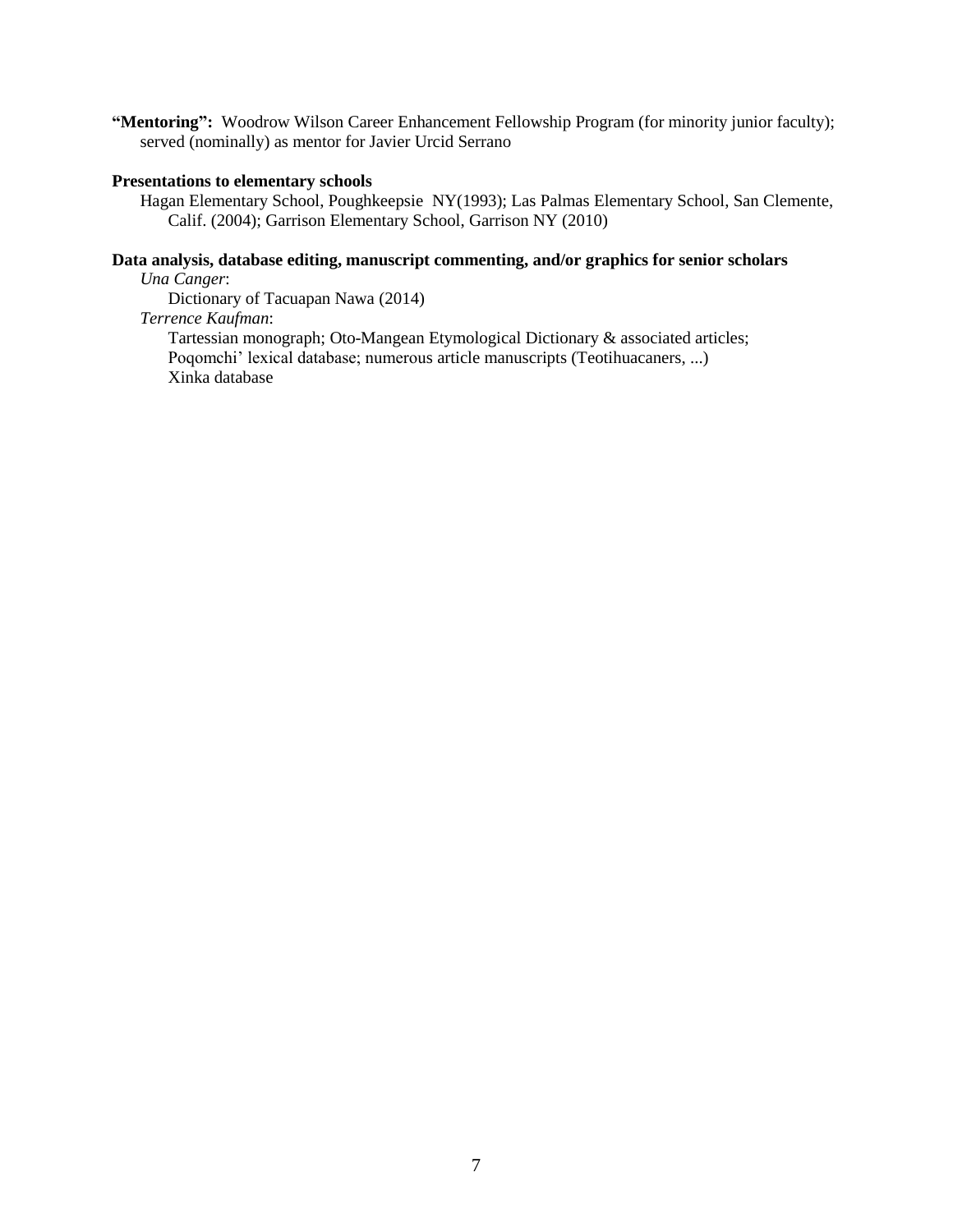#### **PUBLICATIONS** (91; *h-*index 25) [\* marks publications available on ResearchGate]

In general, in my co-authored publications the contributions of all authors are effectively equal, regardless of authorship order – which sometimes alternates in publications with Terrence Kaufman and David Tavárez without reflecting our relative contributions. In cases when one or more authors had a clearly greater contribution, the name of the senior author(s) is/are highlighted in bold type. Estimated word counts are provided for unusually long articles ("near monograph length") that would occupy 50 pages or more in standard university press formats (around 350 words per page).

## **BOOK-LENGTH INTERNET PUBLICATION** (1)

2003 A Preliminary Mayan Etymological Dictionary (**Terrence Kaufman** with John Justeson). 1565 pages. <http://www.famsi.org/reports/01051/index.html>

## **MONOGRAPHS** (2)

- \*2001 *Epi-Olmec Hieroglyphic Writing and Texts*. (Terrence Kaufman and John Justeson). Part Three of Notebook for the XXVth Maya Hieroglyphic Forum at Texas. Austin: University of Texas. Posted at the PDLMA section of the Institute for Mesoamerican Studies website [\(https://www.albany.edu/ims/PDLMA\\_publications\\_new.html\)](https://www.albany.edu/ims/PDLMA_publications_new.html). 99pp.
- 1985 *The Foreign Impact on Lowland Mayan Language and Script* (**John Justeson**, **William M. Norman**, Lyle Campbell, and Terrence Kaufman). Middle American Research Institute Publication 53. Tulane University: New Orleans.

#### **EDITED BOOK** (1)

- 1984 *Phoneticism in Mayan Hieroglyphic Writing* (John Justeson and Lyle Campbell, editors). Institute for Mesoamerican Studies, Publication 9. Albany: State University of New York. [Reprinted with a new introduction, 1996]
- **EDITED DICTIONARIES** (10) of the Project for the Documentation of the Languages of Mesoamerica (all manuscripts edited by Justeson; returned the Instituto Nacional de Lenguas Indígenas [INALI] in 2012, and again in March–June 2014)

# **posted on ResearchGate**

- \*2020 *Diccionario de la lengua zoque de Santa María Chimalapa / Dictionary of Santa María Chimalapa Soke* (Terrence Kaufman, with the assistance of Loretta O'Connor). Instituto Nacional de Lenguas Indígenas: Mexico City. 2205pp. Kaufman & Justeson, editors. 2,206pp.
- \*2020 *Diccionario de la lengua zoque de San Miguel Chimalapa / Dictionary of San Miguel Chimalapa Soke* (Terrence Kaufman and Heidi Anne Johnson). Instituto Nacional de Lenguas Indígenas: Mexico City. 1874pp. Kaufman & Justeson, editors. 1,875pp.
- **"in press":** As of Fall 2020, INALI has not yet published any of these dictionaries, and their authors are arranging for alternative venues for their dissemination.
	- *Diccionario de la lengua zoqueana del golfo de Ayapa, Tabasco / Dictionary of Ayapa Gulf Sokean* (Daniel F. Suslak). Instituto Nacional de Lenguas Indígenas: Mexico City. 845 pp.
	- *Diccionario de Yokot'an / Yokot'an (Chontal Mayan) Dictionary* (Bradley Montgomery- Anderson). Instituto Nacional de Lenguas Indígenas: Mexico City. 991pp.
	- *Diccionario de la lengua chatina de Zenzontepec / Zenzontepec Chatino Dictionary* (Eric Campbell). Instituto Nacional de Lenguas Indígenas: Mexico City. 931pp.
	- *Diccionario de la lengua na:wat de Tacuapan, Puebla / Tacuapan Nahuatl Dictionary* (Una Canger). Instituto Nacional de Lenguas Indígenas: Mexico City. 1217pp.
	- *Diccionario de la lengua mijeana de Oluta, Veracruz / Dictionary of Oluta Mijean* (Roberto Zavala Maldonado). Instituto Nacional de Lenguas Indígenas: Mexico City. 880 pp.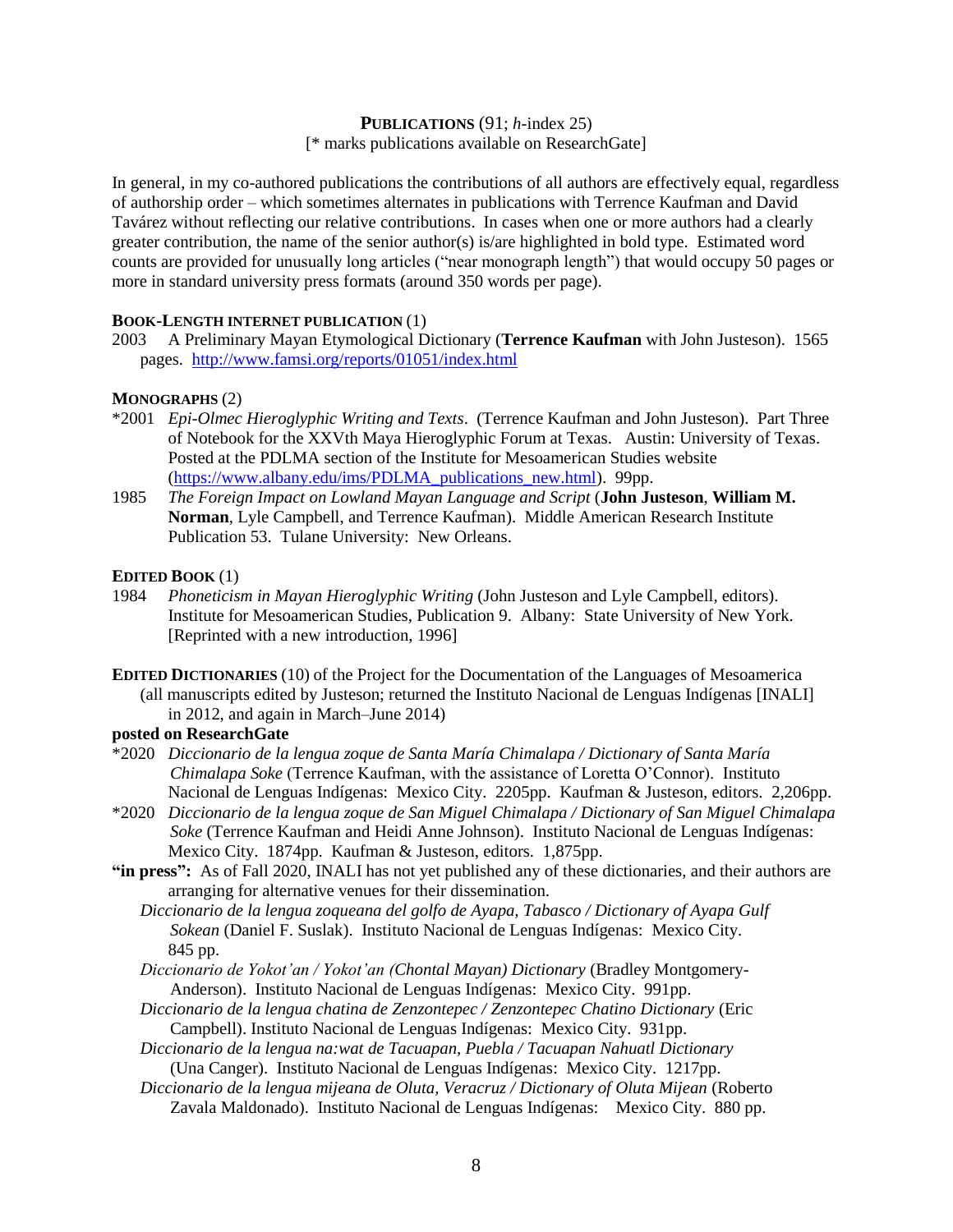- *Diccionario de la nahuat de Pajapan, Veracruz / Pajapan Nahuat Dictionary* (Valentín Peralta). Instituto Nacional de Lenguas Indígenas: Mexico City. 1311pp.
- *Diccionario colonial de la lengua zoque de Tecpatán, Chiapas / Dictionary of colonial Soke of Tecpatán, Chiapas* (Roberto Zavala Maldonado). Instituto Nacional de Lenguas Indígenas: Mexico City. 1159pp.
- *Diccionario de la lengua chatina de Yaitepec / Yaitepec Chatino Dictionary* (Jeffrey Rasch). Instituto Nacional de Lenguas Indígenas: Mexico City. 618pp.
- Trilingual editions of several of these dictionaries were disseminated online at the PDLMA website at the University at Albany's Institute for Mesoamerican Studies, and was searchable using a program of Justeson's design that permitted retrieval of entries fitting the user's choice of constraints on all accessible fields in the databases. Website was removed by the university while Justeson was in the field ca. 2000.

# **PEER-REVIEWED JOURNAL ARTICLES** (26)

2020 The environs of Tres Zapotes as the find-spot of the Tuxtla Statuette. *Latin American Antiquity*. **26**:747–764. (John Justeson, Christopher A. Pool, Ponciano Ortiz, María del Carmen Rodríguez, and Jane Walsh)

["... a fascinating example of historical research combining archival [research], oral histories, [and] personal knowledge. It really adds to our understanding of this particular object and the Gulf Coast Olmec." – Julia Hendon, *LAA* editor]

- \*2017 A cyclic-time model for the structure of the eclipse table of the Dresden Codex. *Ancient Mesoamerica* **28**(2):507–541 (~ 30,800 words) [correction to Table 3, **29**(1):245–246]
- \*2009 Historical linguistics and pre-Columbian Mesoamerica. *Ancient Mesoamerica* **20**(2): 221–231. (Terrence Kaufman and John Justeson)
- \*2008 Eclipse records in a corpus of colonial Zapotec 260-day calendars. *Ancient Mesoamerica* **19**(1): 67–81. (David Tavárez and John Justeson)
- \*2007 The history of the word for 'cacao' in ancient Meso-America. *Ancient Mesoamerica* **18**(2):1–46. (**Terrence Kaufman** and John Justeson) (~ 43,600 words) [This paper is one of eleven selected from the 646 published over the first 30 years of this journal for *Ancient Mesoamerica*'s "Thirtieth Anniversary Collection"]
- \*1997 A newly-discovered column in the hieroglyphic text on La Mojarra Stela 1: a test of the epi-Olmec decipherment. (John Justeson and Terrence Kaufman). *Science* **277**:207-210. [An extended version appears in *Science Online*, the electronic version of *Science*, at http://www.sciencemag.org/feature/data/justeson.shl.]
- 1996 Un desciframiento de la escritura epi-olmeca: métodos y resultados (John Justeson and Terrence Kaufman). *Arqueologia* **8** (1992):15-25. [Appeared in the spring of 1996]
- \*1995 Principled disambiguation: discriminating adjective senses using modified nouns (John Justeson and Slava Katz). *Computational Linguistics* **21**(1):1–27.
- \*1995 Syntax and lexical statistics in anaphora resolution (**Ido Dagan**, John Justeson, Shalom Lappin, Herbert Leass, and Amnon Ribak). *Journal of Applied Artificial Intelligence* **9**:633–644.
- \*1995 Technical terminology: some linguistic properties and an algorithm for identification in text (John Justeson and Slava M. Katz). *Journal of Natural Language Engineering* **1**(1):1–19. [A shorter version of this paper was previously published, under the same title, as a research report of the IBM Research Division, T. J. Watson Research Center (RC 18906), on May 18, 1993.]
- \*1993 A decipherment of epi-Olmec hieroglyphic writing (John Justeson and Terrence Kaufman). *Science* **259**:1703–1711.

[*Encyclopedia Britannica online:* ["one of the major intellectual achievements of modern times"](https://www.britannica.com/topic/Mesoamerican-Indian-languages/Mesoamerican-writing-systems); one of *Discover* Magazine's Top 50 Science Stories of 1993]]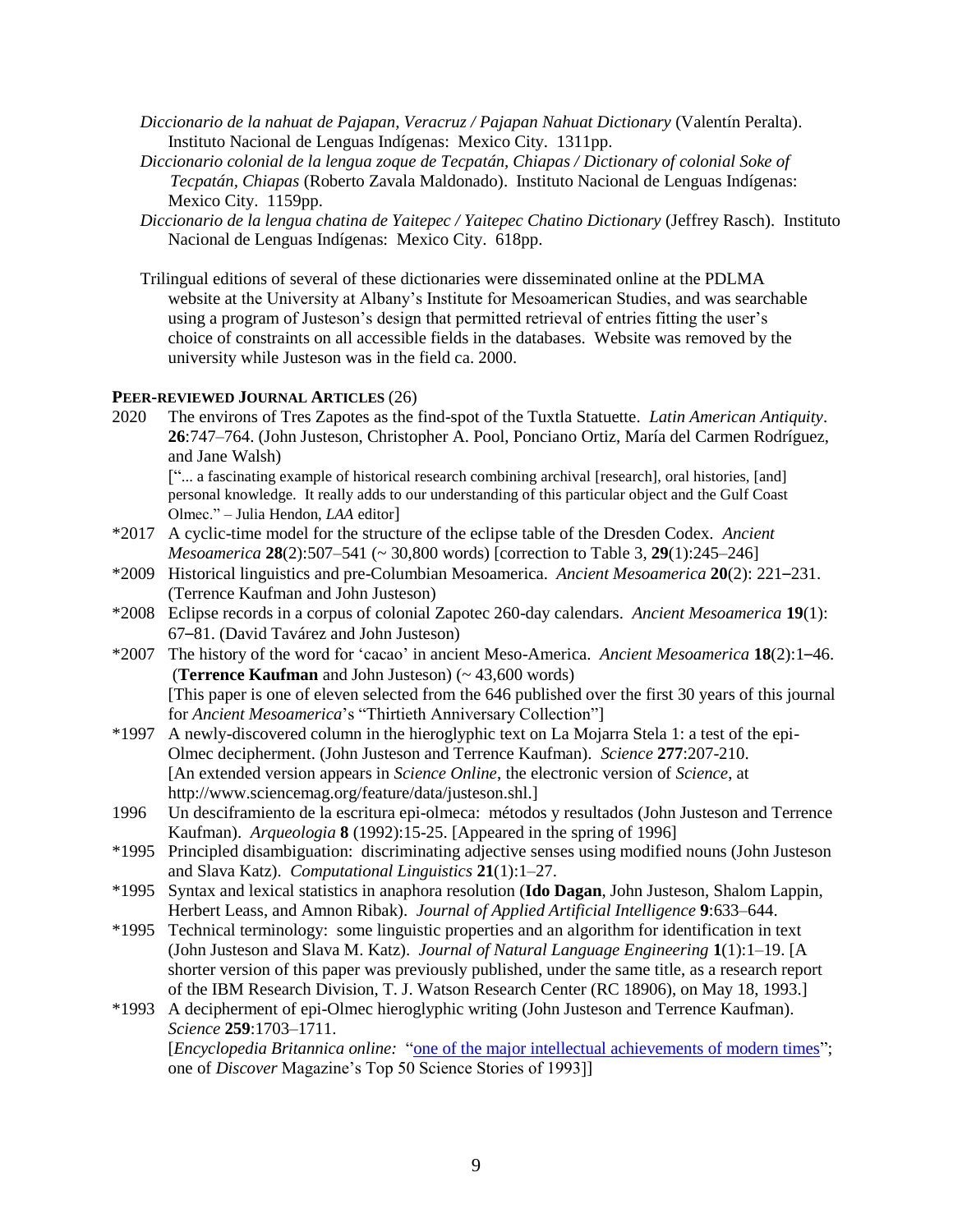- \*1991–1993 The evolution of syllabaries from alphabets: transmission, language contrast, and script typology (John Justeson and Laurence D. Stephens). *Die Sprache* **35**(1):2–46. (~ 20,500 words)
- \*1992 Redefining antonymy: the textual structure of a semantic relation. (John Justeson and Slava M. Katz). *Journal of Literary and Linguistic Computing*. Revised version of paper of the same name in *Using Corpora*, ed. Frank M. Tompa, pp. 138–153. Waterloo, Ontario: University of Waterloo Centre for the New OED and Text Research.
- \*1991 Co-occurrences of antonymous adjectives and their contexts (John Justeson and Slava M. Katz) *Computational Linguistics* **17**:1–19.
- \*1990 Evolutionary trends in Mesoamerican hieroglyphic writing (John Justeson and Peter Mathews). *Visible Language* **24**(1):88–132. (~ 17,800 words)
- 1990 Method for inferring lexical associations from textual co-occurrences (John Justeson and Slava M. Katz) *IBM Technical Disclosure Bulletin* **33**.1B:54–55.
- \*1989 Crosslinguistic generalizations concerning the frication of *w* (John Justeson and Laurence D. Stephens). *International Journal of American Linguistics* **55**:247–254.
- 1988 The non-Maya calendars of Southern Veracruz and Tabasco and the antiquity of the long count and month count. *Journal of Mayan Linguistics* **6**:1–21.
- \*1986 The origins of writing systems: Preclassic Mesoamerica. *World Archaeology* **17**:437–458. ["the best-written article I've received from an American" – comment by British editor]
- \*1985 Hieroglyphic evidence for Lowland Mayan linguistic history. *International Journal of American Linguistics* **51**:469–471.
- \*1985 \**w* > *y* in Chontal Mayan of Tabasco and generalizations concerning the palatalization of *w*. *International Journal of American Linguistics* **51**:311–327.
- \*1984 On the relationship between the numbers of vowels and consonants in phonological systems (John Justeson and Laurence D. Stephens). *Linguistics* **22**:531–545.
- \*1983 The seating of the *tun*: further evidence concerning a Late Preclassic Lowland Maya stela cult (John Justeson and Peter Mathews). *American Antiquity* **48**:586–593.
- \*1981 Nasal + obstruent clusters in Hittite (John Justeson and Laurence D. Stephens). *Journal of the American Oriental Society* **101**:367–370.
- \*1978 Reconstructing "Minoan'' phonology: the approach from universals of language and universals of writing systems (**Laurence D. Stephens** and John Justeson). *Transactions of the American Philological Association* **108**:271–284.
- \*1973 Limitations of archaeological inference: an information-theoretic approach with applications in methodology. *American Antiquity* **38**:131–149.

# **PEER-REVIEWED CHAPTERS IN EDITED BOOKS AND MONOGRAPH SERIES** (10)

- \*2015 Modelling indigenous Mesoamerican eclipse theory. In Anne Dowd and Susan Milbrath, eds., *Cosmology, Calendars, and Horizon-Based Astronomy in Ancient Mesoamerica*, pp. 301–349. Boulder: University of Colorado Press. (~ 18,500 words)
- 2010 Numerical cognition and the origin of 'zero' in Mesoamerica. In Iain Morley and Colin Renfrew, eds., *The Archaeology of Measurement: Comprehending Heaven, Earth and Time in Ancient Societies*, pp. 43–53. Cambridge University Press: Cambridge.
- 2008 The epi-Olmec tradition at Cerro de las Mesas in the Classic period. (**John Justeson** and Terrence Kaufman). In Christopher A. Pool and Philip J. Arnold, eds., *Classic Period Cultural Currents in Southern and Central Veracruz*, pp. 159–194. Washington, D.C. Dumbarton Oaks.
- 2008 The epi-Olmec language and its neighbors. (**Terrence Kaufman** and John Justeson). In Christopher A. Pool and Philip J. Arnold, eds., *Classic Period Cultural Currents in Southern and Central Veracruz*, pp. 55–83. Washington, D.C. Dumbarton Oaks.
- 2006 The history of the word for 'cacao' and related terms in ancient Meso-America. In Cameron L. McNeil, ed., *Chocolate in Mesoamerica: A Cultural History of Cacao*, pp. 117–139. Gainesville: University Press of Florida.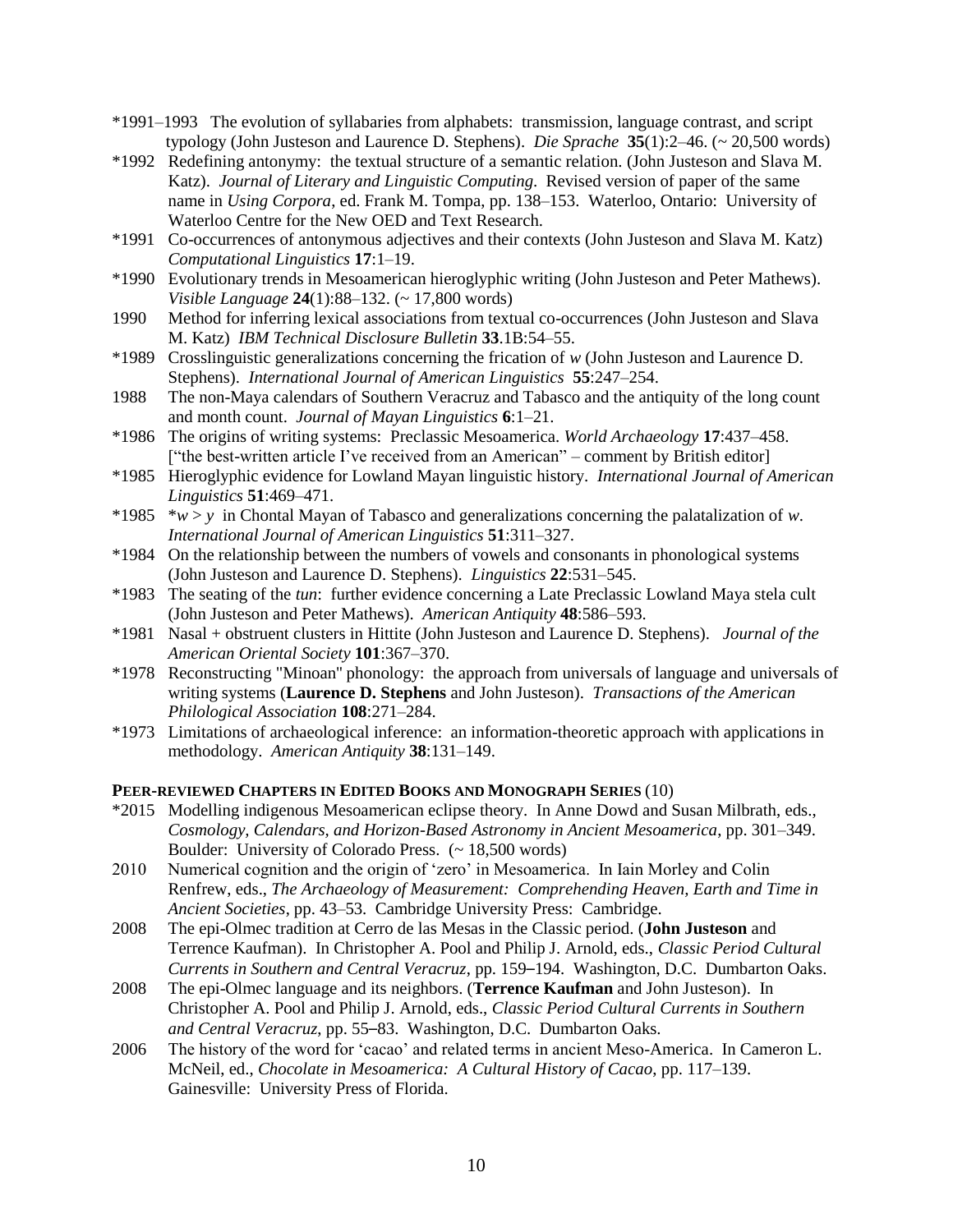- 1994 Variation and change in symbol systems: case studies in Elamite cuneiform (**John Justeson** and Laurence D. Stephens). In *The Ancient Mind: Elements of Cognitive Archaeology*, ed.s Colin Renfrew and Ezra B.W. Zubrow, pp. 167–175. New Directions in Archaeology. Cambridge: Cambridge University Press.
- \*1978 A Mayan planetary observation (James A. Fox and John Justeson). In *University of California Archaeological Research Facility Contributions* **36**:55–59.
- 1977 Universals of language and universals of writing. In *Linguistic Studies Offered to Joseph Greenberg on the Occasion of his Sixtieth Birthday*, vol. 1:57–94. Edited by Alphonse Juilland, Andrew M. Devine, and Laurence D. Stephens. [To be reprinted in Berthold Riese, ed., *Cultural Embedding of Writing Systems* (translation of Chinese title): Qingdao, China]
- 1975 A method for the quick computation of calendar round positions. *Corpus of Maya Hieroglyphic Inscriptions* **1**:56–57.
- \*1975 The identification of the emblem glyph of Yaxha, El Peten. *University of California Archaeological Research Facility Contributions* **27**:123–129.

## **CHAPTERS IN PEER-REVIEWED BOOKS** (6)

- 1990 Representational conventions of Mayan hieroglyphic writing. In *The Language of Writing in the Mayan Area*, ed.s William Hanks and Don Rice, pp. 25–38. Salt Lake City: University of Utah Press.
- \*1989 Ancient Maya ethnoastronomy: an overview of epigraphic sources. *World Archaeoastronomy*, ed. Anthony F. Aveni, pp. 76–129. Cambridge: Cambridge University Press. (~ 42,800 words) [Reprinted in Anthony F. Aveni (2008), ed., *Foundations of New World Cultural Astronomy: A Reader*, pp. 509–564. University Press of Colorado: Boulder.]
- 1988 The Pomona flare: a Preclassic Maya hieroglyphic text (**John Justeson**, **William M. Norman**, and Norman Hammond). In *Maya Iconography*, ed.s Elizabeth P. Benson and Gillett G. Griffin, pp. 94–151. Princeton: Princeton University Press. (~ 26,500 words)
- \*1985 Closed models of open systems (**John Justeson** and Steven E. Hampson). *Archaeology of Frontiers and Boundaries*, ed.s Stanton W. Green and Stephen Perlman, pp. 15–30. New York: Academic Press.
- 1983 The foreign impact on Lowland Mayan language and script: a summary (**John Justeson**, **William M. Norman**, Lyle Campbell and Terrence Kaufman). In *Highland-Lowland Interaction in Mesoamerica: Interdisciplinary Approaches,* pp. 147–158. Edited by Arthur G. Miller. Washington: Dumbarton Oaks.
- 1980 Mayan hieroglyphs as linguistic evidence (James A. Fox and John Justeson). In *Third Palenque Round Table, 1978: Part 2*, pp. 204–216. Austin: University of Texas Press.

# **SOLICITED CHAPTERS IN EDITED BOOKS, HANDBOOKS, ENCYCLOPEDIAS, AND CONFERENCE PROCEEDINGS** (27)

\*2018 Epi-Olmec ritual practices referred to in hieroglyphic texts, with special reference to the text on a Teotihuacan-style mask. (John Justeson and Terrence Kaufman). In Harri Kettunen, Verónica Amellali Vázquez López, Felix Kupprat, Cristina Vidal Lorenzo, Gaspar Muñoz Cosme, and María Josefa Iglesias Ponce de León, eds., *Tiempo Detenido, un Tiempo Suficiente: Ensayos y Narraciones Mesoamericanístas en homenaje a Alfonso Lacadena García Gallo*, pp. 59–139. Couvin: Wayeb Publication Series, Volume 1. (~ 28,400 words) [https://www.wayeb.org/download/Kettunen%20et%20al%202018%20Tiempo%20Detenido%20](https://www.wayeb.org/download/Kettunen%20et%20al%202018%20Tiempo%20Detenido%20Alfonso%20Lacadena%20%28Wayeb%20Series%201%29.pdf) [Alfonso%20Lacadena%20%28Wayeb%20Series%201%29.pdf](https://www.wayeb.org/download/Kettunen%20et%20al%202018%20Tiempo%20Detenido%20Alfonso%20Lacadena%20%28Wayeb%20Series%201%29.pdf) [Michael E. Smith: "I can't evaluate the linguistics or epigraphy, but I'll accept just about anything published by John Justeson. Not because we are friends, but because he is smart,

rigorous, and pursues accuracy without getting his ego involved. My model of a top scientific intellect!"]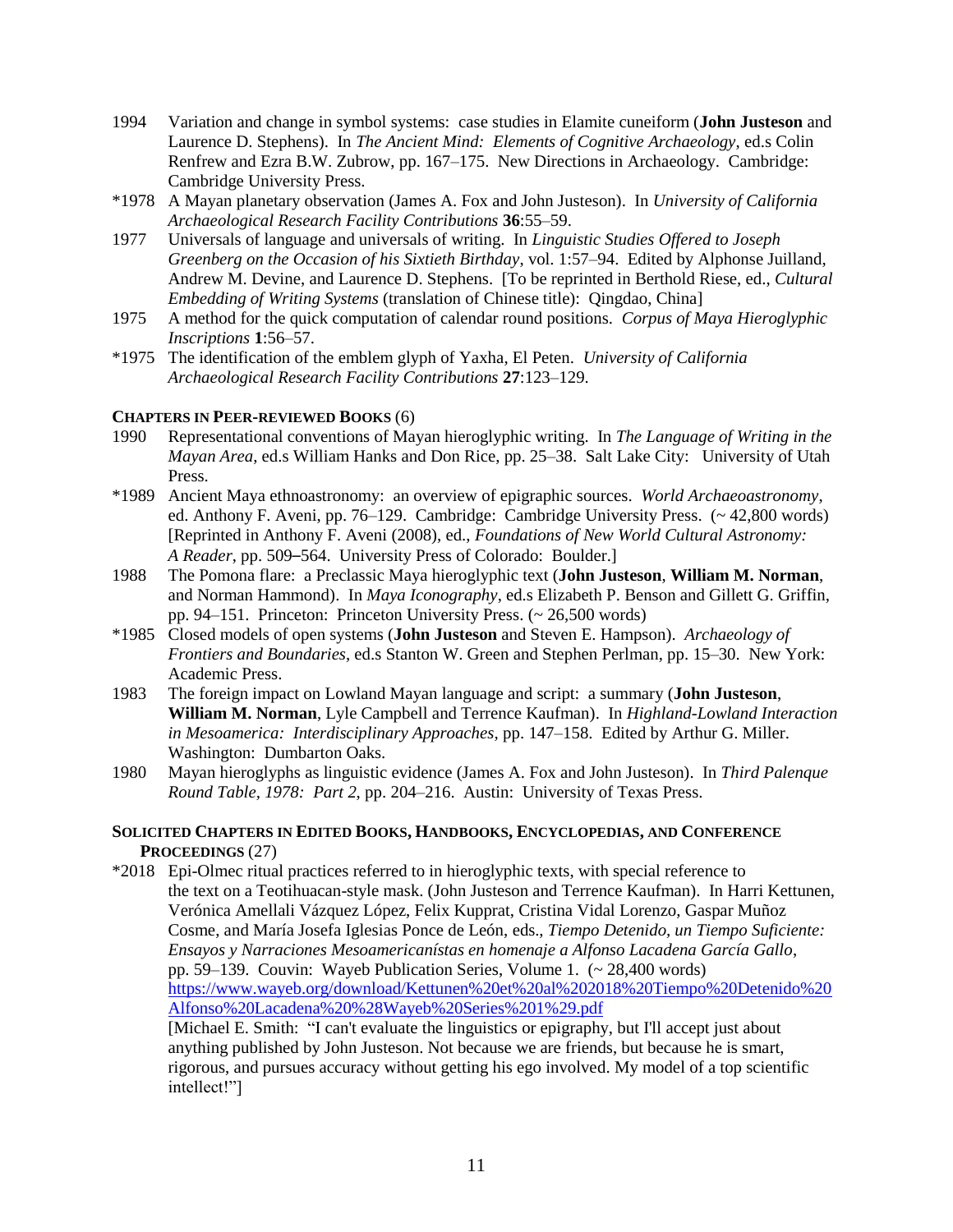- \*2014 Colonial Zapotec calendars and calendrical astronomy. In Stanislav Iwanewski and Clive Ruggles, eds., *Handbook of Archaeoastronomy and Ethnoastronomy*, pp. 759–767. Springer: Heidelberg.
- 2012 Early Mesoamerican writing systems. In Deborah Nichols and Christopher A. Pool, eds., *The Oxford Handbook of Mesoamerican Archaeology*, pp. 830–844. Oxford University Press: Oxford.
- 2008 Mayan epigraphy. In *Encyclopedia of Latin American History and Culture*, 2nd ed., vol. 5, pp. 429–432. Charles Scribner and Sons.
- \*2007 The correlation between the colonial northern Zapotec and Gregorian Calendars. (John Justeson and David Tavárez). Chapter One in Clive Ruggles and Gary Urton, eds., *Cultural Astronomy in New and Old World Cosmologies*, pp. 17–81. Boulder: University of Colorado Press. (~ 25,700 words)
- 2006 Language and Languages in Mesoamerica (John Justeson and George A. Broadwell). In *The Legacy of Mesoamerica: History and Culture of a Native American Civilization*, 2nd edition, ed.s Robert M. Carmack, Janine Gasco, and Gary H. Gossen, pp. 407–438. Upper Saddle River, New Jersey: Prentice-Hall. [revised version of Justeson and Broadwell 1996]
- \*2004 Epi-Olmec. (**Terrence Kaufman** and John Justeson). In *Cambridge Encyclopedia of the World's Ancient Languages*, ed. Roger D. Woodard, pp. 1071–1108. Cambridge: Cambridge University Press.

[Reprinted in Roger D. Woodard, *The Ancient Languages of Asia and the Americas*, ed. Roger D. Woodard, pp. 193–233. Cambridge.]

- \*2004 Zapotec (Appendix 3). (Terrence Kaufman and John Justeson). In *Encyclopedia of the World's Ancient Languages*, ed. Roger D. Woodard, pp. 1109–1111. London: Oxford University Press.
- 2001 Pratiche di calcolo nell'antica Mesoamerica. In Anthony F. Aveni, ed., vol. II of *Storia della Scienza*, pp. 976–990. Rome: Istituto della Enciclopedia Italiana, Fondata da Giovanni Treccani.
- 2001 Calendrics: Mesoamerican calendars. (**John Justeson** and Terrence Kaufman). In David Carrasco, ed., *Oxford Encyclopedia of Mesoamerican Cultures* **1**:121–124. New York: Oxford University Press.
- 2001 Calendar round. (**John Justeson** and Terrence Kaufman). In David Carrasco, ed., *Oxford Encyclopedia of Mesoamerican Cultures* **1**:121. New York: Oxford University Press.
- 2001 Divinatory cycle. (**John Justeson** and Terrence Kaufman). In David Carrasco, ed., *Oxford Encyclopedia of Mesoamerican Cultures* **1**:329–331. New York: Oxford University Press.
- 2001 Year cycle. (**John Justeson** and Terrence Kaufman). In David Carrasco, ed., *Oxford Encyclopedia of Mesoamerican Cultures* **3**:364–365. New York: Oxford University Press.
- 1997 The linguistic background of Mayan hieroglyphic writing: arguments against a "Highland Mayan" role. (**John Justeson** and Lyle Campbell). In *The Languages of Mayan Hieroglyphic Writing*, ed.s Anabel Ford and Martha Macri, pp. 41–67. San Francisco: Pre-Columbian Art Research Institute.
- 1996 Language and languages in Mesoamerica (John Justeson and George A. Broadwell). In *The Legacy of Mesoamerica: History and Culture of a Native American Civilization*, ed.s Robert M. Carmack, Janine Gasco, and Gary H. Gossen, pp. 379–406. Upper Saddle River, New Jersey: Prentice-Hall.
- 1991 Explaining word order universals: a log-linear analysis (John Justeson and Laurence D. Stephens). In Werner Bahner, Joachim Schildt, and Dieter Viehweger, ed.s, *Proceedings of the Fourteenth International Congress of Linguists*, pp. 2372–2376. Berlin: Akademie-Verlag.
- 1990 Antonymy, co-occurrence, and sense disambiguation (John Justeson and Slava M. Katz). In *2nd ITL Conference on Natural Language Processing*, pp. 363–374. Paris: IBM.
- 1988 Americas: Pre-Columbian writing systems. *International Encyclopedia of Communication.* Edited by Erik Barnouw. Cambridge: Oxford University Press.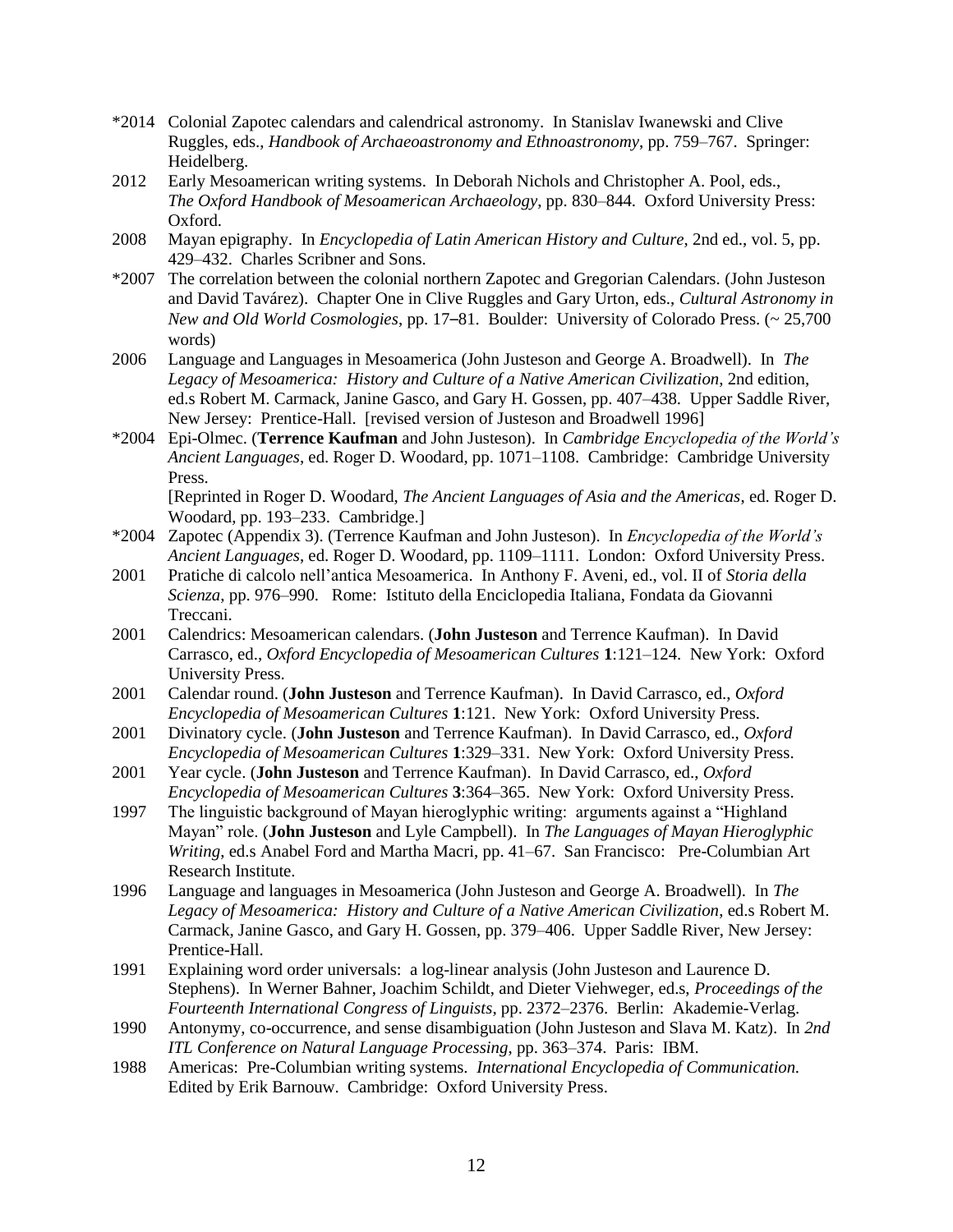- 1987 Word order variation: two models (John Justeson and Laurence D. Stephens). In *Papers from the XV Conference on New Ways of Analyzing Variation in Language*, ed.s Keith Denning, Sharon Inkelas, Faye C. McNair-Knox, and John R. Rickford, pp. 234–248. Stanford: Center for the Study of Language and Information.
- 1986 Classic Maya dynastic alliance and succession (James A. Fox and John Justeson). In *Handbook of Middle American Indians. Supplement 4: Ethnohistory*, ed.s Ronald M. Spores and Victoria R. Bricker, pp. 7–34. Austin: University of Texas Press.
- 1984 Patterns of sign substitution in Mayan hieroglyphic writing: the "Affix Cluster'' (**Peter Mathews** and John Justeson). In Justeson and Campbell (1984), pp. 185–232.
- 1984 Polyvalence in Mayan hieroglyphic writing (James A. Fox and John Justeson). In Justeson and Campbell (1984), pp. 17–76.
- 1984 Appendices B, C, and D in Justeson and Campbell (1984): Appendix B: Interpretations of Mayan hieroglyphs, pp. 315–362. Appendix C: Conventions for the transliteration of Mayan hieroglyphs (James A. Fox and John S. Justeson), pp. 363–366. Appendix D: Subscript designations for Mayan sign transliterations, pp. 367–369.
- 1983 Mayan hieroglyphic "name-tagging'' of a pair of rectangular jade plaques from Xcalumkin. *Recent Contributions to Maya Hieroglyphic Decipherment* **1**:40–43.
- \*1981 Chance cognation: a probabilistic model and decision procedure for historical inference, John Justeson and Laurence D. Stephens. *Papers from the Fourth International Conference on Historical Linguistics*, ed.s Elizabeth C. Traugott, Rebecca LaBrum, and Susan Shepard, pp. 36– 45. Amsterdam: John Benjamins.
- 1979 Some generalizations concerning glides (**Laurence D. Stephens** and John Justeson). In *Proceedings of the Eighth Annual Western Conference on Linguistics*, pp. 151–164. Edited by Derry L. Malsch, James E. Hoard, and Clarence D. Sloat.
- 1978 Scribal practice and language theory: a Norse runic test-case reconsidered. In *The Nordic Languages and Modern Linguistics/3*, pp. 427–431. Edited by John Weinstock. Austin: University of Texas Press.

# **PATENT** (1)

1995 Method for extracting multi-word technical terms from text (Roy J. Byrd, **John Justeson**, and **Slava M. Katz**; International Business Machines Corporation, assignee). United States Patent Number 5,423,032.

# **REVIEWS** (4)

- 2001 Itzaj Mayan Grammar; Andrew Hofling. *Latin American Antiquity* **12**.
- \*1988 Writing Systems; Geoffrey Sampson. *Language* **64**:421–25.
- \*1986 Die Inschriften von Naranjo. Beitrage zur Mittelamerikanische Volkerkunde, 23; Maria Gaida. *American Anthropologist* **88**:186–187.
- 1977 Mesoamerican writing systems: a conference at Dumbarton Oaks, October 30th and 31st, 1971; Elizabeth P. Benson, editor (John Justeson and James A. Fox). *American Anthropologist* **79**:164– 166.
- 1977 Pre-Columbian Art: Dumbarton Oaks collections; Elizabeth P. Benson, editor. University of Chicago microfiche. *American Anthropologist* **79**:1001.

# **OBITUARIES** (2)

- 2007 Different drummer [Steven Edward Hampson]. *Mimulus MEMO – California Plant Society, Kern County Chapter*. http://www.bakersfieldcactus.org/kerncnps/NewsLetter/fall2007.pdf
- 1999 Floyd Glenn Lounsbury (Wallace Chafe and John Justeson). *Language* **75**(3):563–566.

# **TRANSLATION** (1)

1984 *Hel* hieroglyphs [*Hel* Hieroglyphen], by Berthold Riese. In Justeson and Campbell (1984).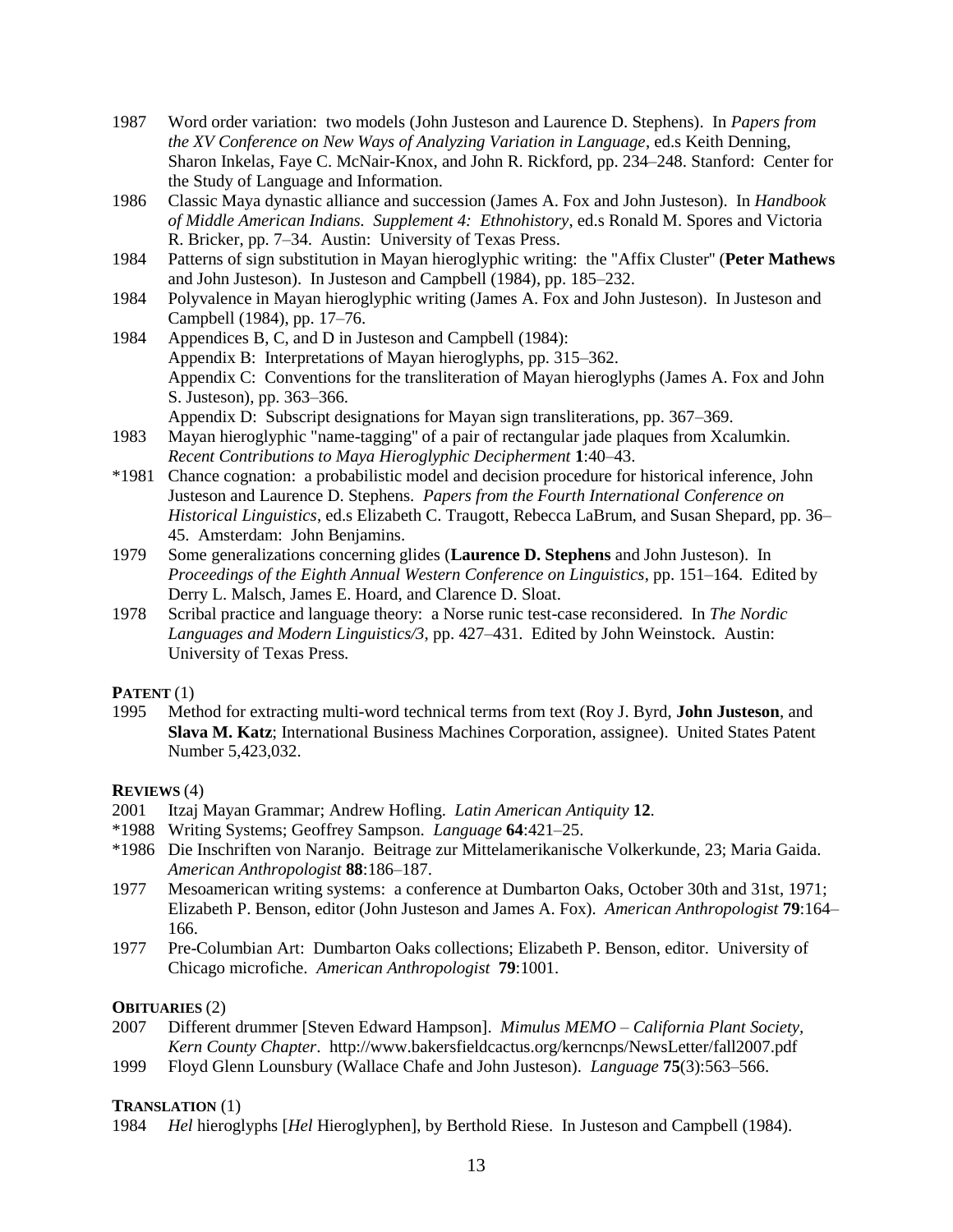**SPEAKER SERIES ORGANIZED**: NORTHEAST MESOAMERICAN EPIGRAPHY GROUP (NUTMEG) Met regularly six times per academic year, 1994–2003; intermittently thereafter through 2014 or so. *Speakers*:

Anthony Aveni (multiple times), Louise Burkhart, Ed Calnek, Samuel Edgerton, Antonia Foias, John Henderson, John Justeson (multiple times), Terrence Kaufman, Simon Martin (multiple times), Peter Mathews (inaugural talk), Patricia McAnany, Geoffrey & Sharisse McCafferty, Mary Ellen Miller, David Stuart (multiple times), Alexander Tokovinine, Javier Urcid Serrano (multiple times), Gary Urton (multiple times), Cherra Wylie and Peter Selverstone.

# *Organized symposia:*

Xochicalco: John Justeson, David Kelley, Javier Urcid Serrano; Anthony Aveni, discussant

# **INVITED TALKS AND WORKSHOPS** (23)

(at which expenses were covered by the organizers; mostly specially organized meetings rather than annual association meetings)

- 2017 What the epi-Olmec texts say. Workshop presented at the 10th annual Maya at the Playa meeting, September 21, 2017; 3 hours. Palm Coast, Flagler County, Florida.
- 2017 Deciphering Zapotec hieroglyphic writing. Paper presented at the 10th annual Maya at the Playa meeting, September 23, 2017; 1 hour. Flagler County, Florida.
- 2015 Mesoamerican eclipse prediction. Presentation to the Pre-Columbian Society at the University of Pennsylvania Museum, October 17, 2015; 1 hour. Philadelphia.
- 2015 La cultura epiolmeca según los textos jeroglíficos. Keynote address, *1 <sup>a</sup> Celebración de Culturas Chiapanecas: Los Zoques*, at the Universidad de Ciencias e Artes Chiapaneca. May 27, 2015. Tuxtla Gutierrez, Chiapas, Mexico.
- 2014 How to decipher a lost writing system: epi-Olmec decipherment methods and results. 3-hour workshop at the 8th Maya at the Playa conference, September 26, 2014. Palm Coast, Florida.
- 2014 Mesoamerican calendrical astronomy: how did Mesoamericans predict eclipses? Invited 1-hour presentation, in honor of Peter Mathews, at the 8th Maya at the Playa conference, Palm Coast, Flagler County, Florida. September 26, 2014.
- 2013 La escritura en una cueva veracruzana y su origin (with Terrence Kaufman). Invited paper presented at the 2<sup>o</sup> Coloquio, "Tendencias de la Investigación Antropológica e Histórica en Tabasco", 29 November 2013. Villahermosa, Tabasco, Mexico.
- 2013 La cuenta lunar de los zapotecos preclasicos: el glifo W en Monte Albán. Presentation in the series on indigenous Oaxacan calendars, Convento San Pablo. August 2013. Oaxaca de Juárez, Oaxaca, Mexico.
- 2013 ¿Como deletrean la lengua epi-olmeca en jeroglifos? Presentation at the municipal center, Tlahuitoltpec, Oaxaca. Talk invited by the town of Tlahuitoltepec and indigenous Mixe linguists.
- 2012 Mesoamerican concepts of number and numeration and the invention of the long count. Presentation to the Pre-Columbian Society at the University of Pennsylvania Museum, January 14, 2015. Philadelphia.
- 2011 Language documentation and decipherment. Presentation in Recovering Voices: Seminar Series in Endangered Languages and Indigenous Knowledge, Smithsonian Institution. May 6, 2011. Washington.
- 2011 Numerical cognition, numeration, and computing practices in pre-Columbian Mesoamerica. Presentation in the Dumbarton Oaks workshop "Numbers in the Pre-Columbian World" [Anthony Aveni, Anna Blume, and Gary Urton, organizers]. April 23, 2011. Washington.
- 2011 How to decipher a forgotten writing system. Invited paper presented to the Precolumbian Society of Washington, D.C. February 4, 2011. Washington.
- 2007 Who was where when in ancient Mesoamerica. Presentation to the Pre-Columbian Sociey at the University of Pennsylvania Museum, September 8, 2007. Philadelphia.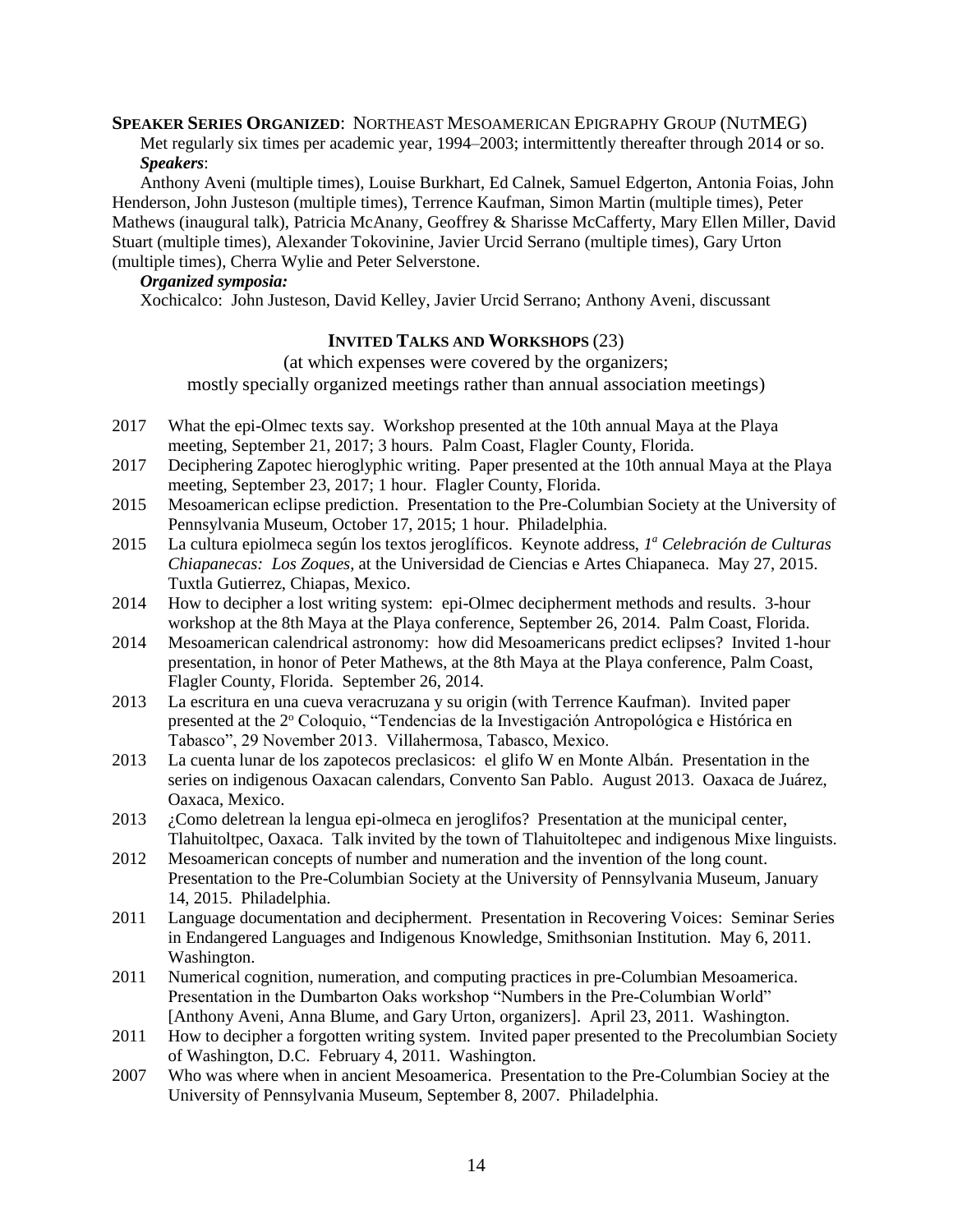- 2007 Taller de escritura jeroglífica epiolmeca [workshop on epi-Olmec hieroglyphic writing]. Biblioteca Francisco de Burgoa, Centro Cultural Santo Domingo. July 20, 2007. Oaxaca City, Oaxaca.
- 2007 Taller de escritura jeroglífica zapoteca [workshop on Zapotec hieroglyphic writing]. Biblioteca Francisco de Burgoa, Centro Cultural Santo Domingo. July 20, 2007. Oaxaca City, Oaxaca.
- 2006 Numerical cognition and the origin of 'zero' in Mesoamerica. Paper presented at the symposium, Measuring the World and Beyond, McDonald Institute for Archaeological Research, University of Cambridge [Colin Renfrew and Iain Morley, organizers]
- 2004 A recently published epi-Olmec text on a Teotihuacan-style mask. Paper presented at the Texas Symposium on Mesoamerican Hieroglyphic Writing, University of Texas, Austin. March 11, 2004. 3-hour version presented on March 16, 2004.
- 2000 Grammatical structure and decipherment methodology: an overview of the decipherment of the epi-Olmec hieroglyphs. Microsoft Research Tech Talk, Microsoft Research, Microsoft Corporation: July 10, 2000. Bellevue, Washington.
- 1999 3-hour presentation on decipherment methodology, focusing on epi-Olmec writing; April 10, 1999 discussion at Prof. Robert Sharer's graduate seminar on Mesoamerican writing systems, with presentations by prominent Mesoamericanist epigraphers. [Sharer's comment: The first exposition at this gotten of a coherent overall methodology, rather than individual examples of particular signs.]
- 1999 Early scripts in Mesoamerica. International Symposium on the Multiple Origins of Writing. Center for Ancient Studies, University of Pennsylvania. March, 1999. Holly Pittman, organizer.
- 1990 Evolutionary trends in writing systems: Mayan hieroglyphs and Elamite cuneiform. Paper presented at the Workshop Toward an Explicitly Scientific Cognitive Archaeology; Colin Renfrew and Ezra B. W. Zubrow, organizers. Cambridge University.
- 1989 Evolutionary trends in Mesoamerican hieroglyphic writing. Paper presented at the fifth annual meeting of the Language Origins Society, University of Texas at Austin.
- 1980 Foreign influence on Lowland Mayan language and script (with William M. Norman; Lyle Campbell and Terrence Kaufman, junior authors). Dumbarton Oaks conference on Highland-Lowland Interaction in Mesoamerica: Interdisciplinary Approaches. Washington, D.C.

# **PAPERS PRESENTED AT PROFESSIONAL MEETINGS** (68)

# *Society for American Archaeology* (annual meetings; 11)

- 2015 Language contact and intergroup interaction in pre-Columbian Mesoamerica. Paper presented in the symposium "Interregional interaction and dynamic cultural process in Mesoamerica" [Bryan Schaeffer and Joshua Englehart, organizers] at the 80th annual meeting of the Society for American Archaeology. April 17, 2015. San Francisco. In absentia.
- 2013 Fitting eclipse doublets into the structure of the eclipse table of the Dresden Codex. Paper presented in the Society for American Archaeology's Fryxell award symposium in honor of interdisciplinary contributions to archaeology by Anthony F. Aveni. Annual meeting of the Society for American Archaeology. April 5, 2013. Honolulu, Hawaii.
- 2012 Modelling indigenous Mesoamerican eclipse theory. Paper presented in the symposium "Cosmology, calendars, and horizon-based astronomy in ancient Mesoamerica: Papers in honor of Anthony F. Aveni" [Anne Dowd, organizer] at the 77th annual meeting of the Society of American Archaeology. April 22, 2012. Memphis, Tennessee.
- 2009 Potent agency and discourse patterns in epi-Olmec texts. Paper presented in the symposium "Early writing and agency: epigraphy and agents in the archaeological record" [Joshua Englehart, organizer] at the 74th annual meeting of the Society for American Archaeology. April 26, 2009. Atlanta.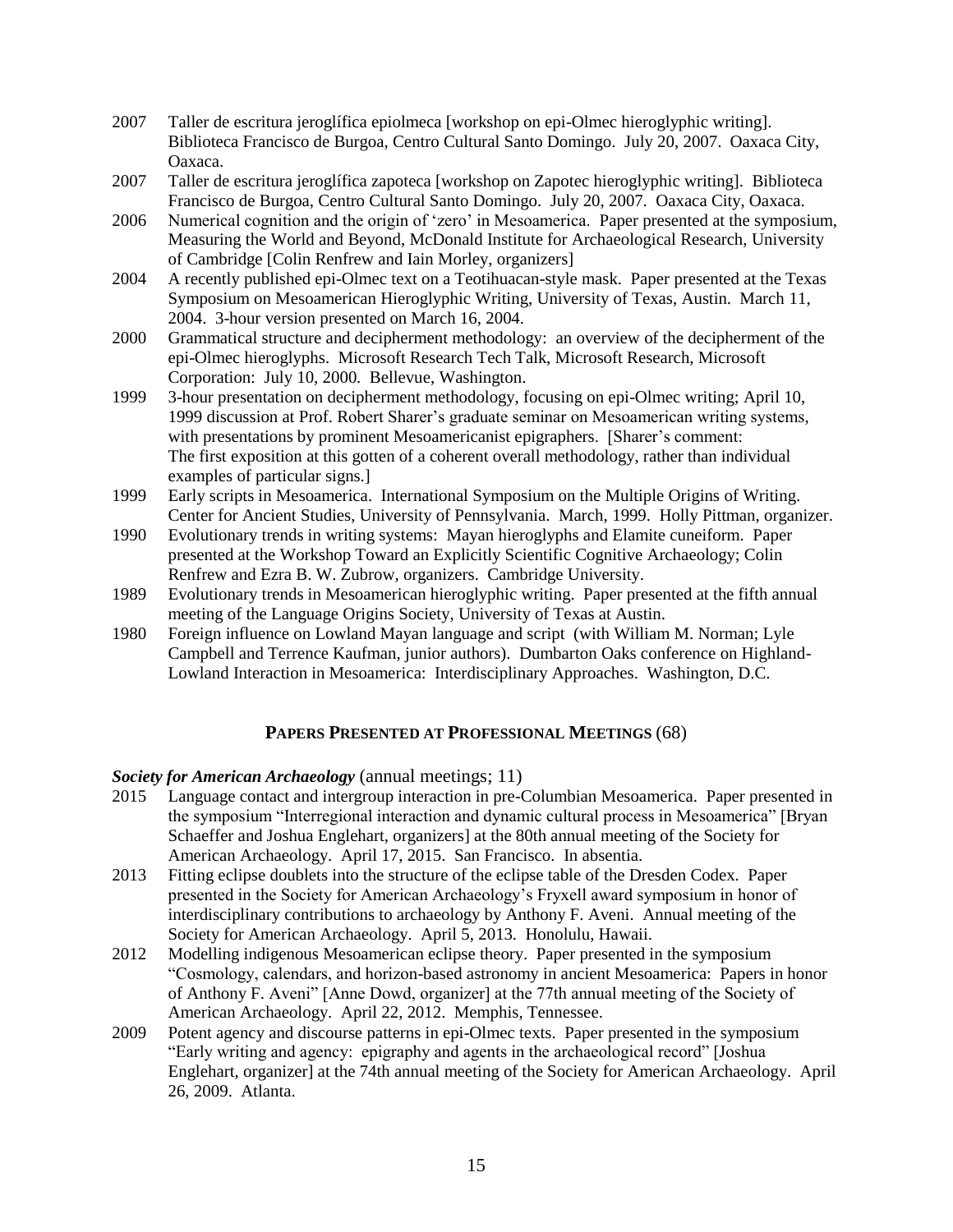- 2007 The circumnodal Venus cycle: an epi-Olmec cultural practice. Paper presented in the symposium "New perspectives on ancient Maya astronomy" [Edwin Barnhart and Harold Green, organizers] at the 47th annual meeting of the Society for American Archaeology. April 27, 2007. Austin, Texas.
- 2001 Language contact in Preclassic Meso-America (Terrence Kaufman and John Justeson). Paper delivered April 19, 2001 at Society for American Archaeology Annual Meeting.
- 2001 The epi-Olmec tradition (John Justeson and Terrence Kaufman). Paper delivered April 18, 2001 at Society for American Archaeology Annual Meeting.
- 1978 Closed models of open systems (with Steven E. Hampson). Symposium on frontiers and boundaries in archaeology, annual meeting of the Society for American Archaeology. Tucson.
- 1977 Aspects of Mayan astronomical inscriptions. Symposium on cognitive aspects of Mayan hieroglyphic inscriptions, annual meeting of the Society for American Archaeology. New Orleans.
- 1977 Classic Maya dynastic relations. Symposium on cognitive aspects of Mayan hieroglyphic inscriptions, annual meeting of the Society for American Archaeology. New Orleans.
- 1976 A preliminary to process in information-theoretic approaches in archaeology. Symposium on applications of information theory in archaeology, annual meeting of the Society for American Archaeology. Dallas.

*The Maya Meetings at Texas* (organizers: Linda Schele, 1980–1998; Nikolai Grube, 1999–2005; annual meetings: 10)

- 2001 Epi-Olmec hieroglyphic writing and texts. Day-long ("plenary") presentation at the Maya Meetings at Texas, March 2001. University of Texas, Austin.
- 2001 Why epi-Olmec writing is not Mayan. Paper presented at the Nineteenth Advanced Seminar on Mayan Hieroglyphic Writing, March 20, 2001. University of Texas, Austin.
- 1998 The stela texts from Xochicalco. (Terrence Kaufman and John Justeson). The Maya Meetings at Texas. Austin: March, 1998.
- 1997 A newly discovered column in the hieroglyphic text of La Mojarra Stela (Terrence Kaufman and John Justeson). The Maya Meetings at Texas. Austin: March, 1997.
- 1994 Star wars on the Preclassic Gulf Coast: the chronology of La Mojarra Stela 1 and its astronomical correlates (John Justeson and Terrence Kaufman). 10th Texas Symposium of the Maya Meetings at Texas (Star wars: Venus/Tlaloc warfare in Mesoamerica). Austin: March 1994.
- 1994 An independent test of epi-Olmec decipherment: the O'Boyle mask and the Chiapa de Corzo sherd (Terrence Kaufman and John Justeson). The Maya Meetings at Texas. Austin: March, 1994.
- 1993 Further results on the epi-Olmec script. (John Justeson and Terrence S. Kaufman). Annual Workshop on Maya Hieroglyphic Writing, Austin. (3 hours)
- 1992 The epi-Olmec script of La Mojarra. (John Justeson and Terrence S. Kaufman). Annual Workshop on Maya Hieroglyphic Writing, Austin. (3 hours)
- 1991 Preliminary decipherment of the epi-Olmec script of La Mojarra. (John Justeson and Terrence Kaufman). Annual Workshop on Maya Hieroglyphic Writing, Austin. (3 hours)

# *Linguistic Society of America* (annual meetings; 6)

2018 Day names in the Mesoamerican divinatory calendar and their history in the Greater Lowland Mayan interaction sphere. Paper presented in the session "Language change and language documentation in the Americas: a symposium in honor of Lyle Campbell", January 5, 2018; 20 minutes. 93rd annual meeting of the Linguistic Society of America, Salt Lake City.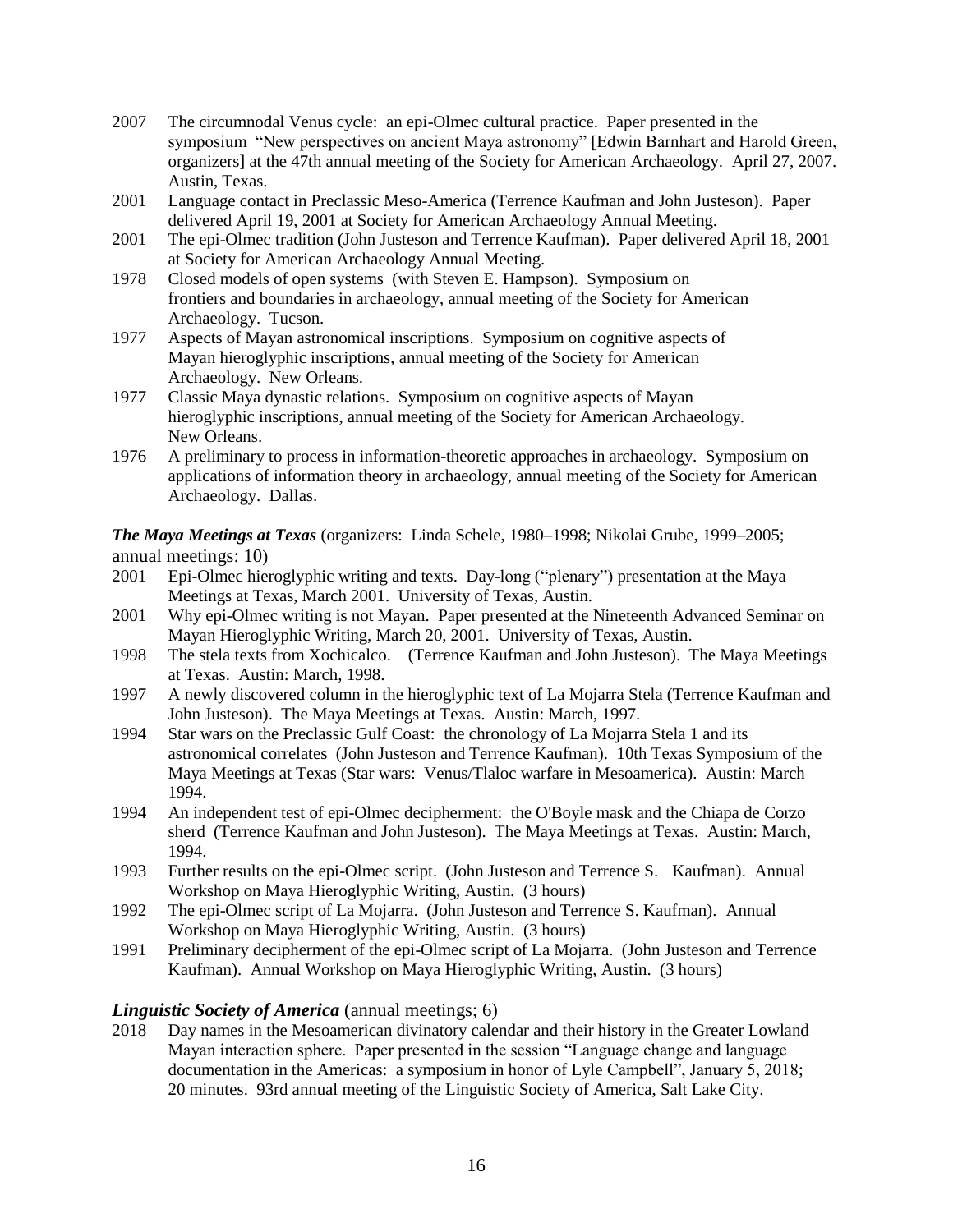- 2002 The history and research plan of the Project for the Documentation of the Languages of Mesoamerica (with Terrence Kaufman). Paper delivered January 5, 2002, at the 77th annual meeting of the Linguistic Society of America.
- 1996 The language of the epi-Olmec hieroglyphic inscriptions (John Justeson and Terrence Kaufman). 71st annual meeting of the Linguistic Society of America, San Diego, California, January 5, 1996.
- 1988 Representational variation and analogical change in Elamite spelling (with Laurence D. Stephens). Symposium on writing systems as objects of linguistic inquiry, 63rd annual meeting of the Linguistic Society of America. New Orleans.
- 1980 The statistical structure of vowel and consonant systems (with Laurence D. Stephens). 55th annual meeting of the Linguistic Society of America. Austin.
- 1979 The cumulative effects of sound change (with Laurence D. Stephens). 54th annual meeting of the Linguistic Society of America. Austin.

# *Northeast Mesoamericanist Conference* (annual meetings; 5)

- 1998 Epi-Olmec texts and the ethnography of speaking. Northeast Mesoamericanist Conference, University of Massachusetts at Boston, October 30, 1998.
- 1996 The decipherment of epi-Olmec hieroglyphic writing. Northeast Mesoamerican Epigraphy Group and Northeast Mesoamericanist Conference, SUNY at Albany, November 3, 1996. (3 hours)
- 1994 Chronological analysis of the Preclassic inscriptions of Monte Alban (John Justeson and Terrence Kaufman). Northeastern Conference of Mesoamericanists. Brown University; October, 1994.
- 1994 Grammatical analysis of the Zapotec inscriptions and its implications for the nature of Zapotec writing (Terrence Kaufman and John Justeson). Northeastern Conference of Mesoamericanists. Brown University; October 1994.
- 1983 Recent developments in the study of Mayan hieroglyphic writing (with Peter Mathews). 1st annual Northeastern Mesoamerican Conference. SUNY Albany.

# *American Anthropological Association* (annual meetings; 4)

- 1992 A decipherment of epi-Olmec hieroglyphic writing: overview of methodology and results. (John Justeson and Terrence S. Kaufman). Annual meeting of the American Anthropological Association, San Francisco.
- 1984 The shift of Yucatecan \**t* > \**c*. 23rd Conference on American Indian languages, 83rd annual meeting of the American Anthropological Association. Washington.
- 1983 Hieroglyphic documentation of Mayan linguistic history. 22nd Conference on American Indian languages, 84th annual meeting of the American Anthropological Association. Chicago.
- 1976 Information trends and organizational indices in Mayan hieroglyphs and other writing systems. Symposium, 75th annual meeting of the American Anthropological Association. Washington.

# *American Oriental Society* (annual meetings; 2)

- 1982 The evolution of syllabaries from alphabets: the case of Old Persian (with Laurence D. Stephens). 192nd annual meeting of the American Oriental Society. Austin.
- 1981 Elamite spellings of closed syllables (with Laurence D. Stephens). 191st annual meeting of the American Oriental Society. Boston.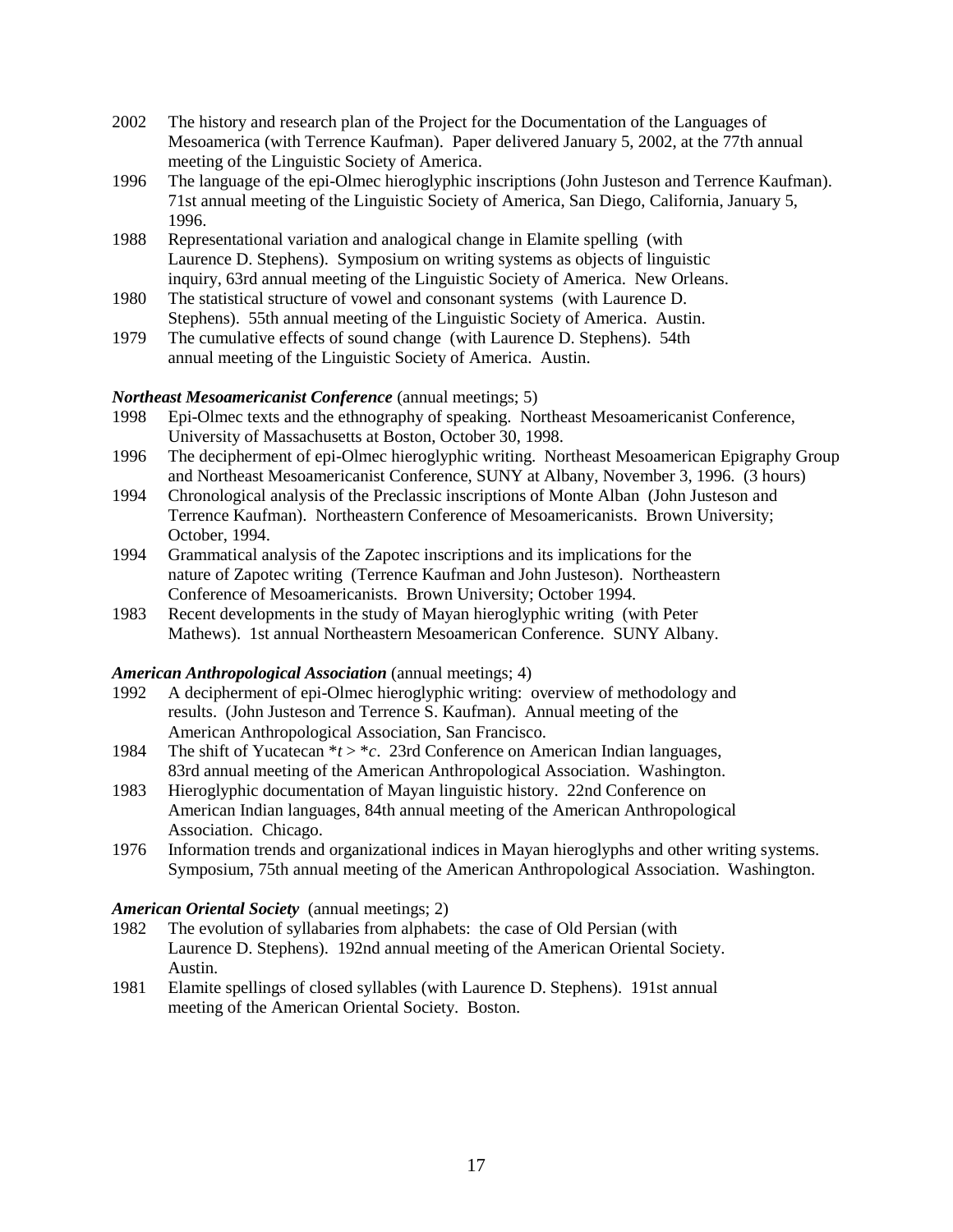## *Varied professional meetings* (31)

- 2012 Epi-Olmec cultural practices referred to in hieroglyphic texts, with special reference to the text on a Teotihuacan-style mask (with Terrence Kaufman). Paper presented in the symposium "Classic Veracruz rising: emergent politico-economic complexity along Mexico's Gulf Lowlands, AD 100–600" [Philip Arnold III and Christopher A. Pool, organizers], at the 54th International Congress of Americanists. July 16, 2012. Vienna, Austria.
- 2011 Zero's beginnings: the Mayan case. Paper presented in the symposium "Numeration and numeracy in cognition, language, and culture", at the 7th annual meeting of the Society for Anthropological Sciences. February 19, 2011. Charleston.
- 2010 Zapotec hieroglyphic writing: c. 500 BCE 600 CE. Presentation to the George Washington University seminar on Power and Resistance: Archaeology, Ethnohistory, and Ethnology of Oaxaca [Jeffrey Blomster, professor]. October 13, 2010. Washington.
- 1996 Escritura glífica sobre la estela de La Mojarra (John Justeson and Terrence Kaufman). Presentation at the Museo de Antropología, Xalapa, Veracruz; October 16, 1996
- 1995 Desciframiento de la escritura epi-olmeca. **Inaugural lecture** of archaeological series of the Museo del Templo Mayor. Coordinacion Nacional de Arqueologia, Instituto Nacional de Antropologia e Historia. Mexico City; February 1995 (John Justeson and Terrence Kaufman).
- 1994 The correlation of the epi-Olmec and Mayan calendars (John Justeson and Terrence Kaufman). Northeastern Anthropological Association. Geneseo, New York; April, 1994.
- 1993 Principled disambiguation: discriminating adjective senses using modified nouns (John Justeson and Slava M. Katz). IBM Technical Conference; Oxford; September, 1993.
- 1990 Antonymy, co-occurrence, and sense disambiguation (John Justeson and Slava M. Katz). IBM Internal Technical Conference on Natural Language Processing, IBM Scientific Center, Paris.
- 1989 Comparative perspectives on Mayan script development (with Peter Mathews). Conference on The Language of Maya Hieroglyphs. Mesoamerican Research Center, University of California, Santa Barbara.
- 1989 Hieroglyphic evidence for the languages of the Classic Maya (with James A. Fox). Conference on New Interpretations of Maya Hieroglyphic Writing. Institute for Mesoamerican Studies, SUNY Albany.
- 1989 Loglinear modelling of typological change, with application to diachronic word order universals (with Laurence D. Stephens). International Conference on Historical Linguistics, 9, Rutgers University, New Brunswick, New Jersey.
- 1989 Mesoamerican writing in comparative perspective. Symposium on Middle American writing systems, 5th meeting of the Language Origins Society, University of Texas, Austin.
- 1987 Explanations for word-order universals: a log-linear analysis (with Laurence D. Stephens). 14th International Congress of Linguists. Berlin.
- 1987 The evolution of writing in Mesoamerica. Colloquium of the Department of Anthropology. Stanford University.
- 1986 Word order variation: two models. 15th Conference on New Ways of Analyzing Variation in Language. Stanford University.
- 1986 Astronomical aspects of Maya hieroglyphic texts. Overview paper, 2nd Oxford International Conference on Archaeoastronomy. Merida, Yucatan, Mexico.
- 1985 The evolution of syllabaries from alphabets (with Laurence D. Stephens). Annual meeting of the Linguistic Association of the Southwest. Houston.
- 1985 Typological method in the study of writing systems (with Laurence D. Stephens). Annual meeting of the Linguistic Association of the Southwest. Houston.
- 1984 The evolution of Mayan hieroglyphic writing: a case study in early script formation. Symposium, The Language of Writing in the Mayan Region, Center for Latin American Studies. University of Chicago.
- 1982 Grammatical analysis of the Pomona jadite flare, a Preclassic Maya hieroglyphic text (with William M. Norman). Biennial Taller Maya. San Cristobal las Casas, Chiapas, Mexico.
- 1981 Methods of deciphering Maya writing. Fellows' seminar, Dumbarton Oaks. Washington.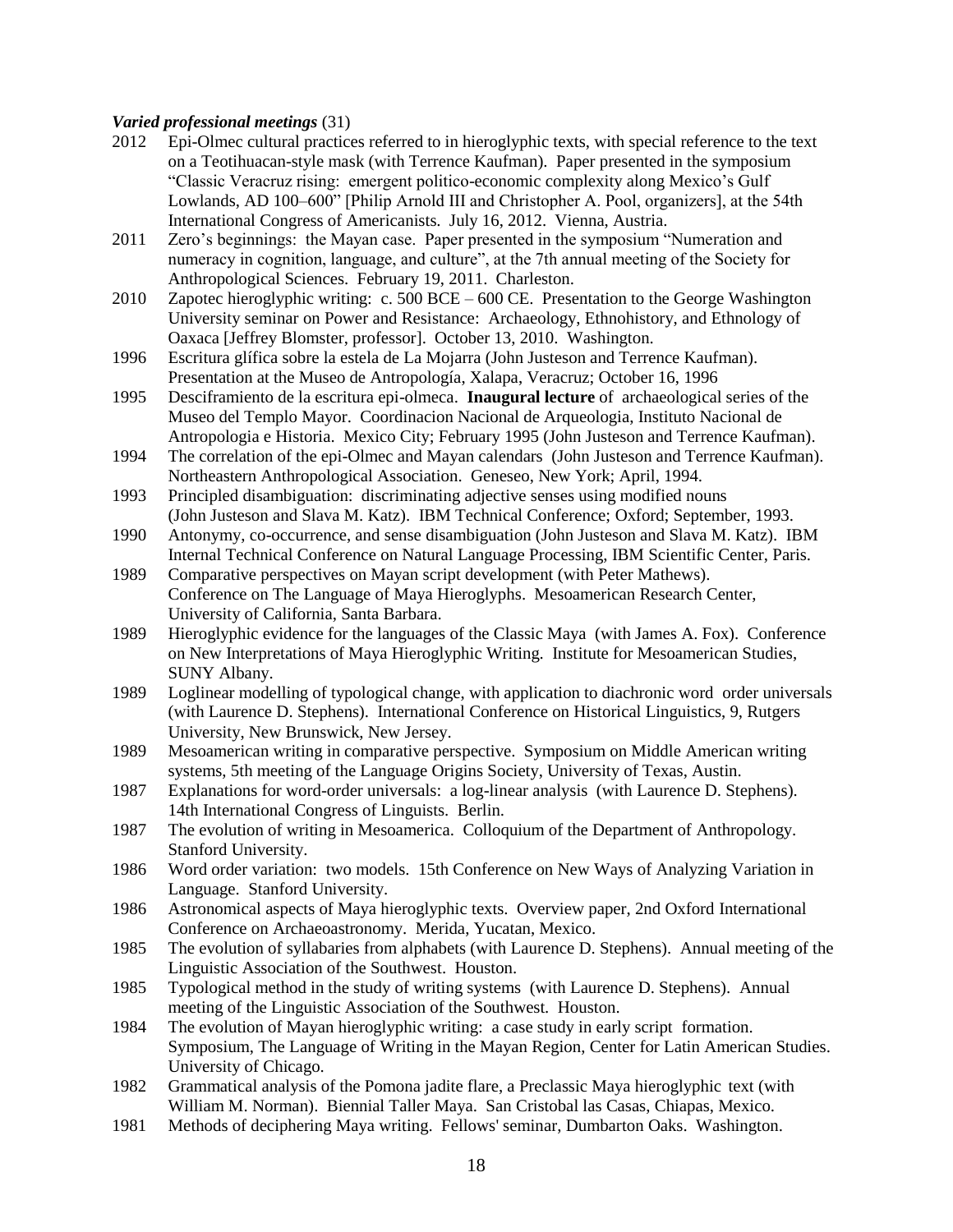- 1980 The evolution of writing systems. Pre-Columbian program seminar, Dumbarton Oaks. Washington.
- 1979 Chance cognation: a probabilistic model and decision procedure for historical inference (with Laurence D. Stephens). 14th International Conference on Historical Linguistics. Stanford University.
- 1979 The origin and evolution of Mayan writing (with Lyle Campbell). International Conference on Phoneticism in Mayan Hieroglyphic Writing. SUNY Albany.
- 1979 Some phonetic decipherments (with James A. Fox). International Conference on Phoneticism in Mayan Hieroglyphic Writing. SUNY Albany.
- 1979 Variable and antilinguistic order of signs in script. International Conference on Phoneticism in Mayan Hieroglyphic Writing. SUNY Albany.
- 1978 Evidence for the languages of the Classic Maya (with James A. Fox). Tercera Mesa Redonda de Palenque. Palenque, Chiapas, Mexico.
- 1978 Mayan hieroglyphs as linguistic evidence (with James A. Fox). Tercera Mesa Redonda de Palenque. Palenque, Chiapas, Mexico.
- 1978 Some generalizations concerning glides (with Laurence D. Stephens). 8th annual Western Conference on Linguistics. Eugene, Oregon.
- 1977 Day names as personal names: indices of capture and enslavement in Mayan hieroglyphic and ethnohistoric texts. International Symposium on Maya Art, Architecture, Archaeology and Hieroglyphic Writing. Guatemala City.
- 1977 Mayan hieroglyphic art: a comparative perspective. International Symposium on Maya Art, Architecture, Archaeology and Hieroglyphic Writing. Guatemala City.
- 1976 Scribal practice and language theory: a Norse runic test-case reconsidered. 3rd International Conference on Nordic and General Linguistics. Austin.

# **PRESENTATIONS AT OTHER INSTITUTIONALLY-SPONSORED COLLOQUIA** (6)

- 2010 Introduction to epi-Olmec decipherment. Presentation to the Fellows and staff of Dumbarton Oaks. October 18, 2010. Washington.
- 1981 Calendrical decipherment of Mayan hieroglyphic Writing. Dumbarton Oaks, pre-Columbian seminar.
- 1980 Mayan hieroglyphic writing: a comparative perspective. Colloquium of the Institute for Mesoamerican Studies. SUNY Albany. (10 years prior to hiring)
- 1979 Script typology and universals: linguistic and information-processing constraints on the role of the syllable in writing systems (with Laurence D. Stephens). Yale Linguistic Club Workshop. Yale University.
- 1978 Scribal practice and language theory. Colloquium of the Department of English, University of South Carolina. Columbia, South Carolina.
- 1977 Decipherment: the approach from universals of language and universals of writing systems (with Laurence D. Stephens). Colloquium of the Department of Classics. Stanford University.

# **NORTHEAST MESOAMERICAN EPIGRAPHY GROUP PRESENTATIONS** (16)

UNIVERSITY AT ALBANY SERIES (organized by Justeson)

- 2006 The origin and early evolution of writing in Mesoamerica. Northeast Mesoamerican Epigraphy Group, SUNY at Albany, December 2006. 3 hours.
- 2004 The decipherment of epi-Olmec hieroglyphic writing. Northeast Mesoamerican Epigraphy Group, SUNY at Albany, March 5, 2005. 3 hours.